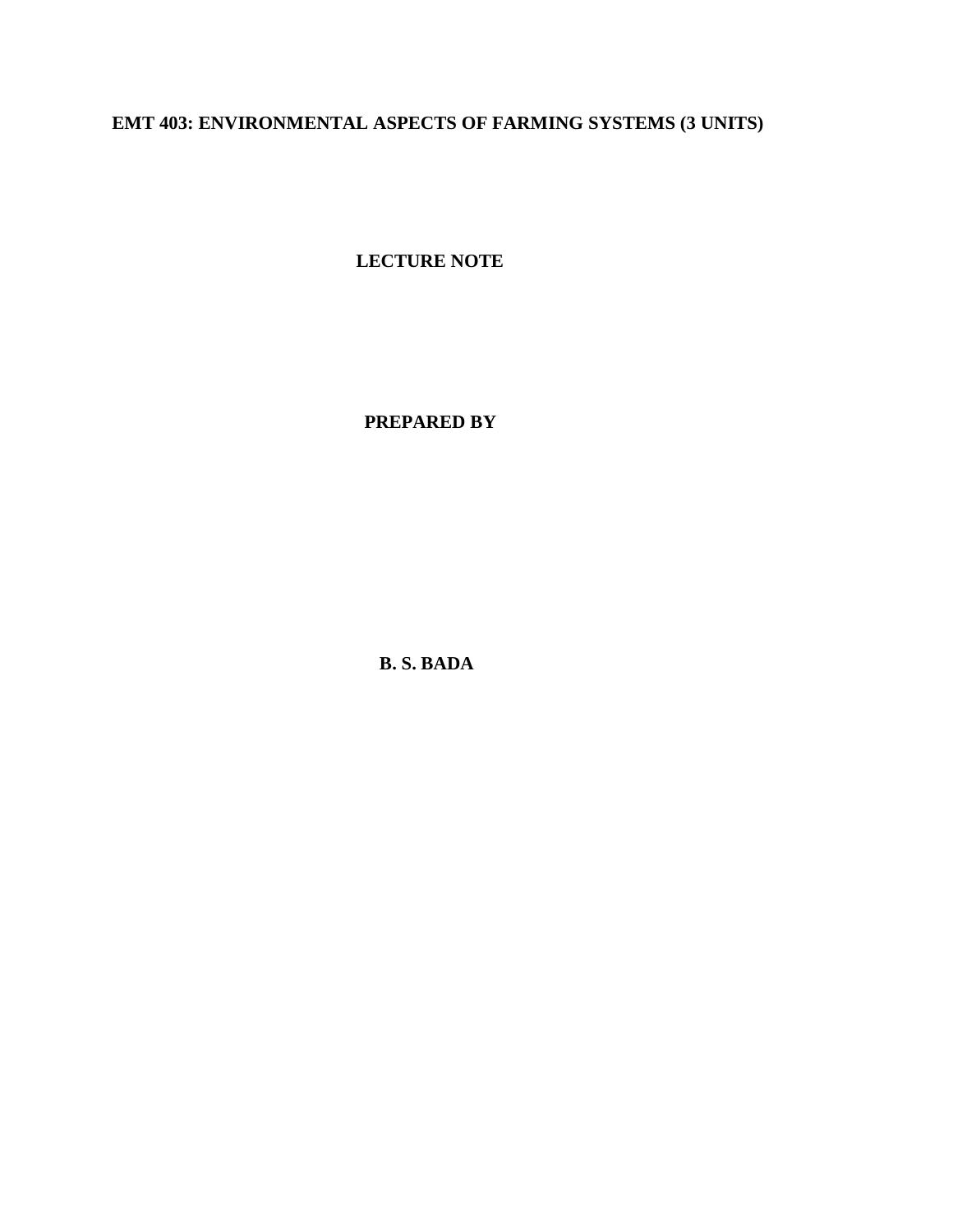#### **FARMING SYSTEM**

Farming system can be defined as the distribution of plants and animals in space and time and combination of inputs believed to give maximum production in socio-economic, cultural and political context as dictated by the environment.

A farming system can be described as a system beginning with land clearing of pre-existing vegetation and subsequently involving land preparation, planting, fertilizer application, weeding, harvesting and finally storing of the harvested produce.

The method deployed in accomplishing the above operations in a given crop production system depends on the available technical know-how and the climatic factors prevalent in such areas.

Cropping system is the arrangement of crops in time and space as dictated by the prevailing ecological situation. The predominant farming system in Nigeria is Crop-based.

### **WEATHER, CLIMATE AND CROPS**

Weather is the term used to describe the state of the atmosphere at a given point in time over a given area or location.

Climate denotes a summary of weather over a long period of time (usually 30-35yrs) over a given area.

Information about weather is derived from weather observation. Whereas, climate represent a generalization of the characteristics of the atmosphere over a period of time.

Weather is about the specific atmospheric characteristic at a given time.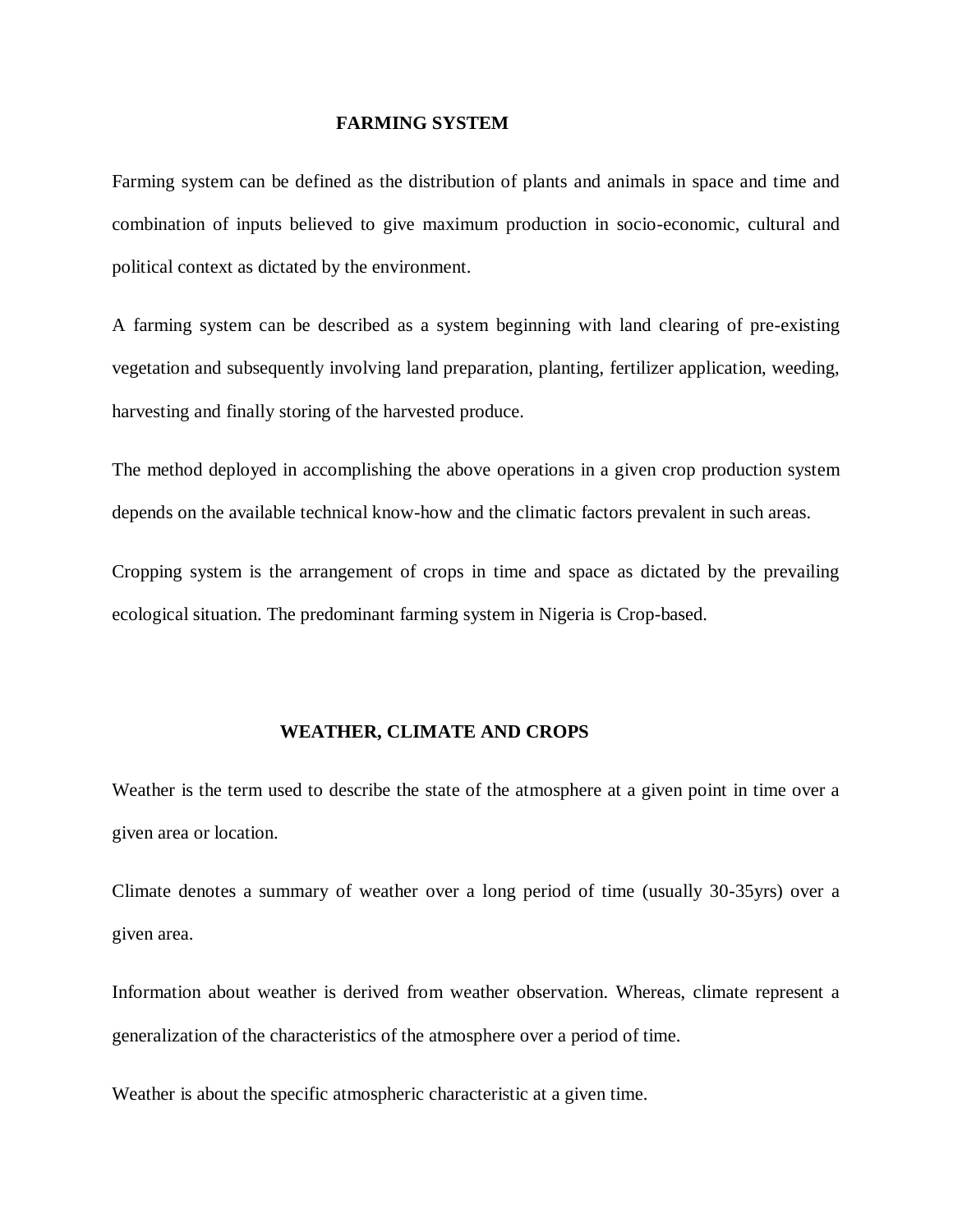Agriculture is perhaps the most weather sensitive of all human socio economic activities. In spite of recent technological and scientific development, weather remains a key variable in agricultural production. Weather and climate affect agriculture and determine the adequacy of food supplies. Climate determines whether or not rain-fed agriculture would be feasible and the type of crops that can be successfully cultivated in a given area. All stages of agricultural product from land clearing and preparation through crop growth and management to harvesting, storage, transportation and marketing of agricultural products are subject to the influence of weather and climate.

Weather and climate act as both a resource and a constraint to Agric production. The resource value of weather has to be optimized while the hazards posed by weather has to be managed.

#### **Climate - crop relation**

An agricultural system is basically a man made ecosystem which depends on weather and climate to function just like the natural ecosystem. Crops like wild plant require moisture, heat, light as well as nutrient for their growth and development. All crops consequently have their climatic limit for economic production. This limit can be extended to some extent by plant breeding and selection, irrigation and other cultivation methods that modify the natural microclimate under which the crop grows.

### **Solar radiation and crops**

Solar radiation is of vital importance to crops. An agricultural system though a largely man-made ecosystem, is powered by solar radiation. Solar radiation determines the thermal characteristics of the environment namely air and soil temperature. Solar radiation is also linked to the amount of sunshine, daylength or photo period in an area. Photosynthesis, the basic process of food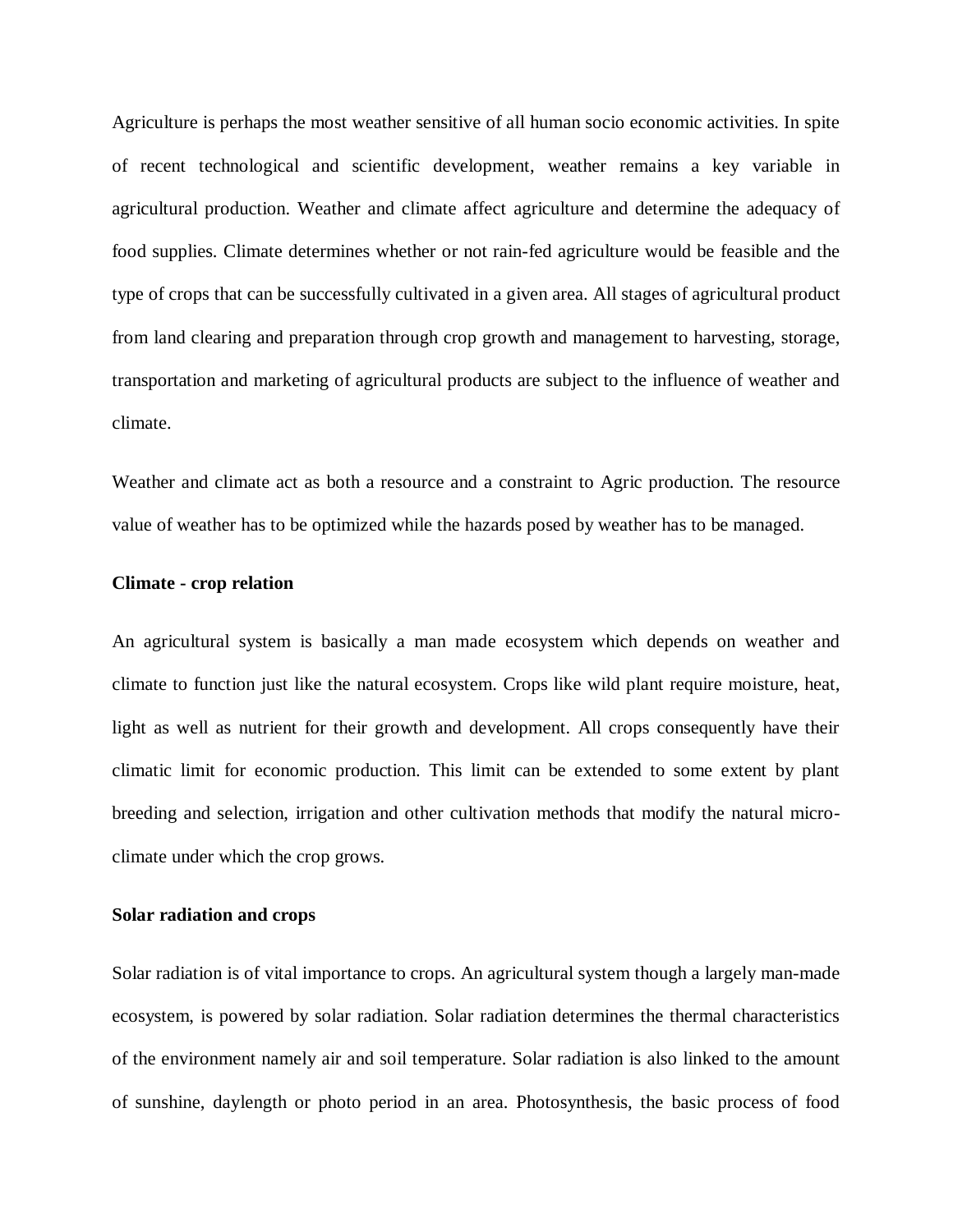manufacture in nature and photoperiodism, the flowering response of crop to daylength are both controlled by solar radiation. Assuming unlimited amount of  $Co<sub>2</sub>$ ,  $H<sub>2</sub>O$  and soil nutrients, the maximum amount of plant tissues that can photosynthesize within a crop depends on the availability of solar radiation. The visible rays are the most effective in photosynthesis, although UV-rays can influence the germination and the energy and quality of seeds. The intensity of radiation is also important, not just the wavelength.

The optimum light values for normal crop growth and development are generally around 8-20 kilolux. Insufficient radiation is harmful to crops. The root system of the crop is underdeveloped, the foliage becomes yellowish and there is tendency for the stalk to grow at the expense of the foliage.

Some plants are light-loving (e.g pine, birch and larch trees) while some are shade-loving (e.g beech and spruce). This does not imply that shade loving plants do not require solar radiation.

Plants can be categorized into 3 groups based on their photoperiodism.

1. Long day plants: - This flower only under day length longer than 14 hours e.g Barley, Clover, Mustard, Date, Rye and Wheat.

2. Short day plants: - This flower with less than 10hours of daylength e.g Beans, Millet, Cucumber, Cotton, Corn and Sweet potatoes.

3. Day-neutral plants: - This flower under any period of daylength e.g Carrot, Tomatoes and Celery.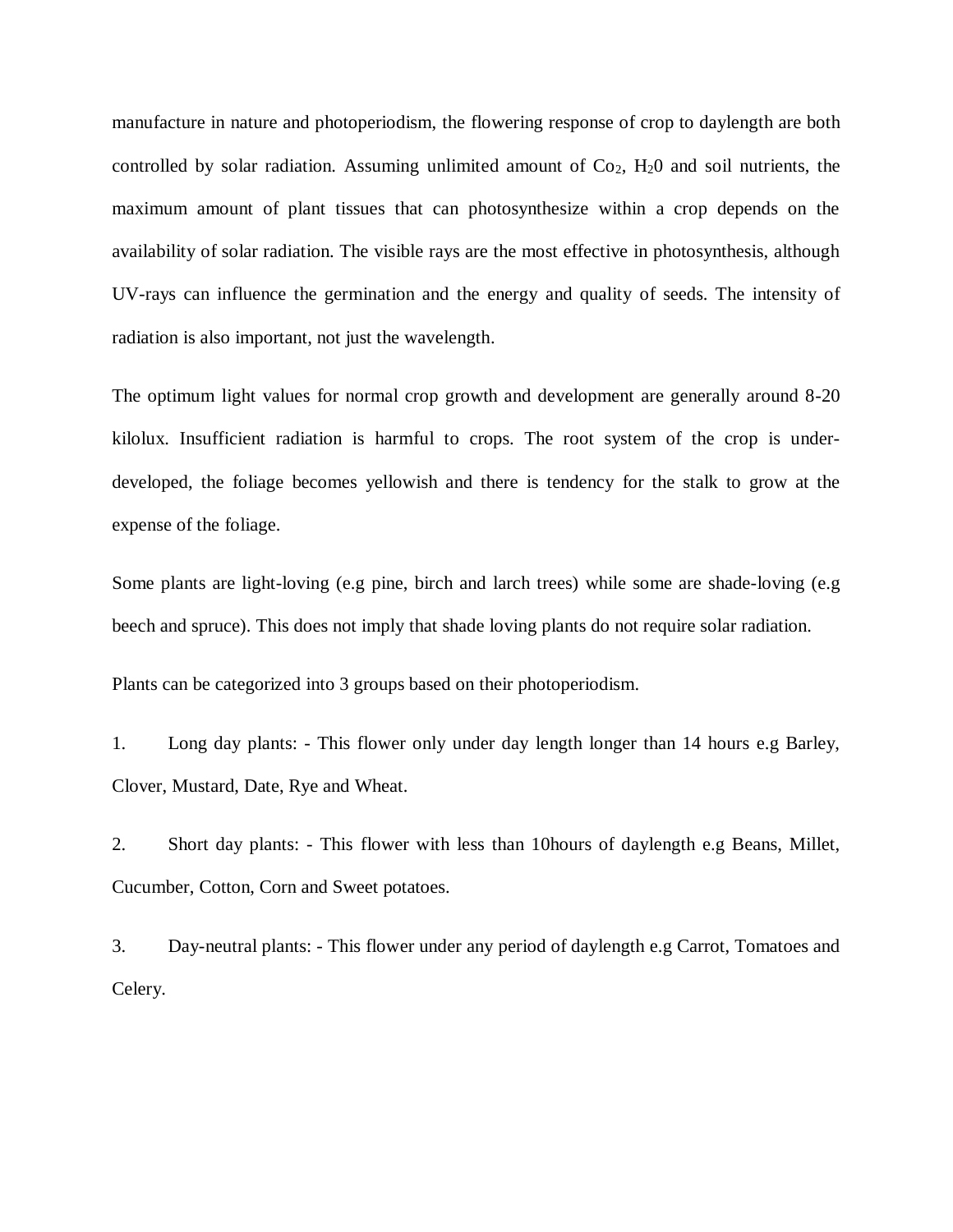### **Temperature and crops**

The temperature of air and soil affects all the growth processes of crops. All crops have minimal, optimal and maximal temperature limit for each of their stages of growth tropical crops such as Cocoa and Date requires high temperature throughout the year. Low temperature kill or damage crop, prolonged chilling of crops at temperature above freezing retards crop growth and may kill those crops adapted only to warm conditions. Although chilling may not directly kill plant cells, it reduces the flow of water from the roots and so interferes with plant transpiration and nourishment.

 When temperatures are below freezing, the living matter of cells may freeze and cell dehydration may occur and this will eventually kill up the crops.

 High temperature are generally not as destructive to crops as low temperature. Provided the moisture supply is adequate to prevent wilting and the crop is adapted to the climatic zone. Excess heat may however destroy plant protoplasm; it has a desiccating effect on crops as a rapid rate of transpiration may lead to wilting.

 Temperature determines the growing season in the temperature region while the growing season in the tropics is determined by rainfall conditions and evapotranspiration rate which are temperature dependent.

 Soil temperature is widely recognized as an important control of crop growth and development. In many cases, it is of greater ecological significance to crop life than air temperature. Soil temperature affect the germination of seed and later influences the root development and the growth of the entire crop. Soil temperature apart from influencing seed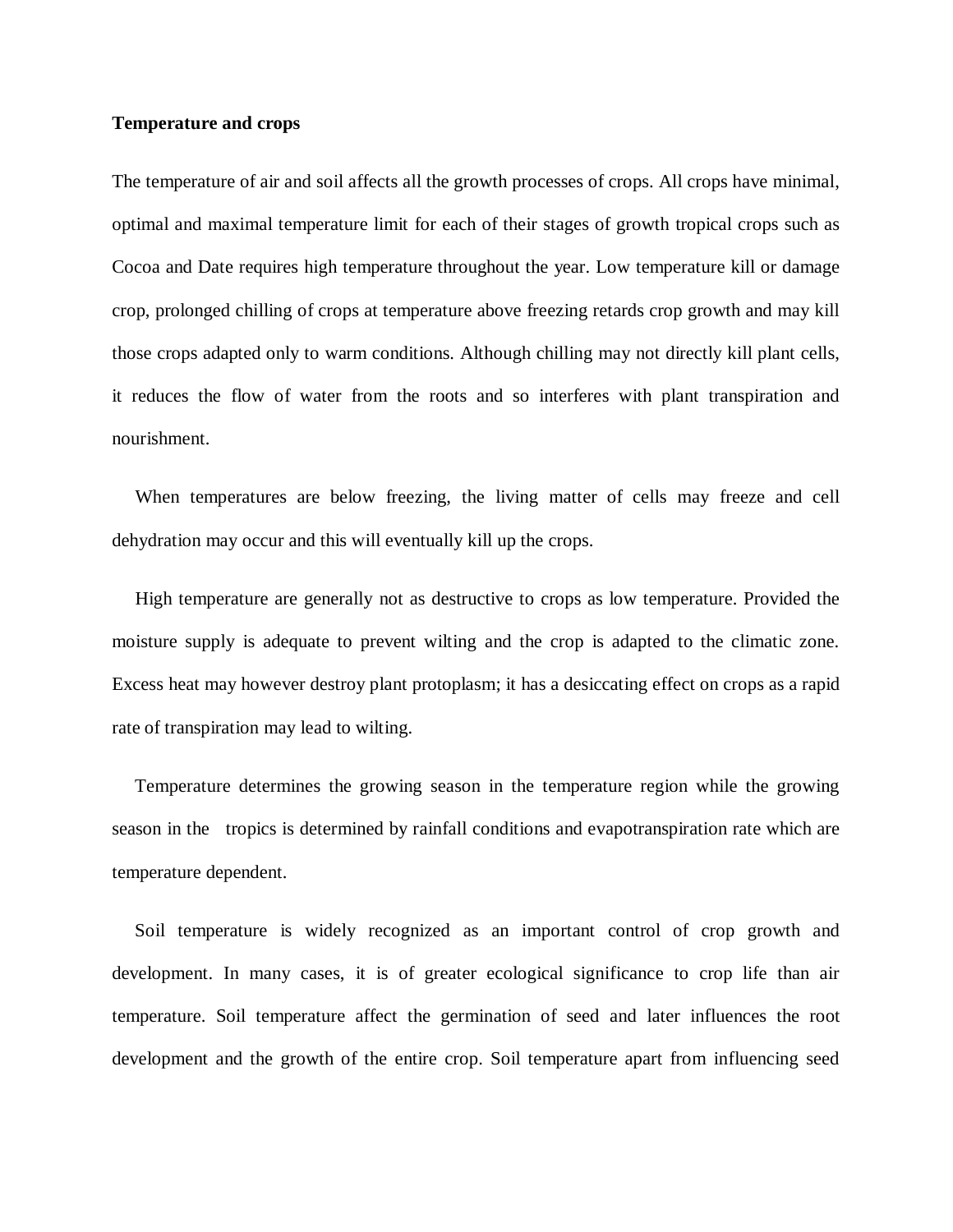germination also affects physical, chemical and biological processes in the soil that determines overall crop growth and development.

#### **Moisture and crops**

Moisture plays a vital role in crop growth and development. It is the medium by which chemicals and nutrients are carried from the soil to various parts of crops. Moisture is also the main constituent of plant tissues and a reagent for photosynthesis. Soil moisture is the source of moisture of importance to the soil. The state of soil moisture is controlled by rainfall, evaporation rate and soil characteristics. The supply of soil moisture may vary from wilting point (when no water is available for crop use) to field capacity (when the soil is fully saturated with moisture but it is still when drained).

When soil moisture is excess, all the soil pores are completely filled with water and water logged condition prevails. In such a situation, free movement of air within the soil is impeded. At the other extreme is the condition of drought in which the amount of water required for evapotranspiration exceed the amount available in the soil unless this water deficit is made good by rainfall or irrigation, crops will wilt and eventually die. Thus, extremely low or high temperature, too much or too little water is not good for agriculture.

### **Wind and crops**

Wind, air in motion, affects agriculture in diverse ways. On the positive side, wind is an effective agent for dispersal of plants. The  $CO<sub>2</sub>$  intake of crops and their rate of transpiration tends to increase with increasing wind speed up to a certain level. On the negative side, wind may cause physical damage to crops. Wind also helps in the transport of pollens and seeds of undesirable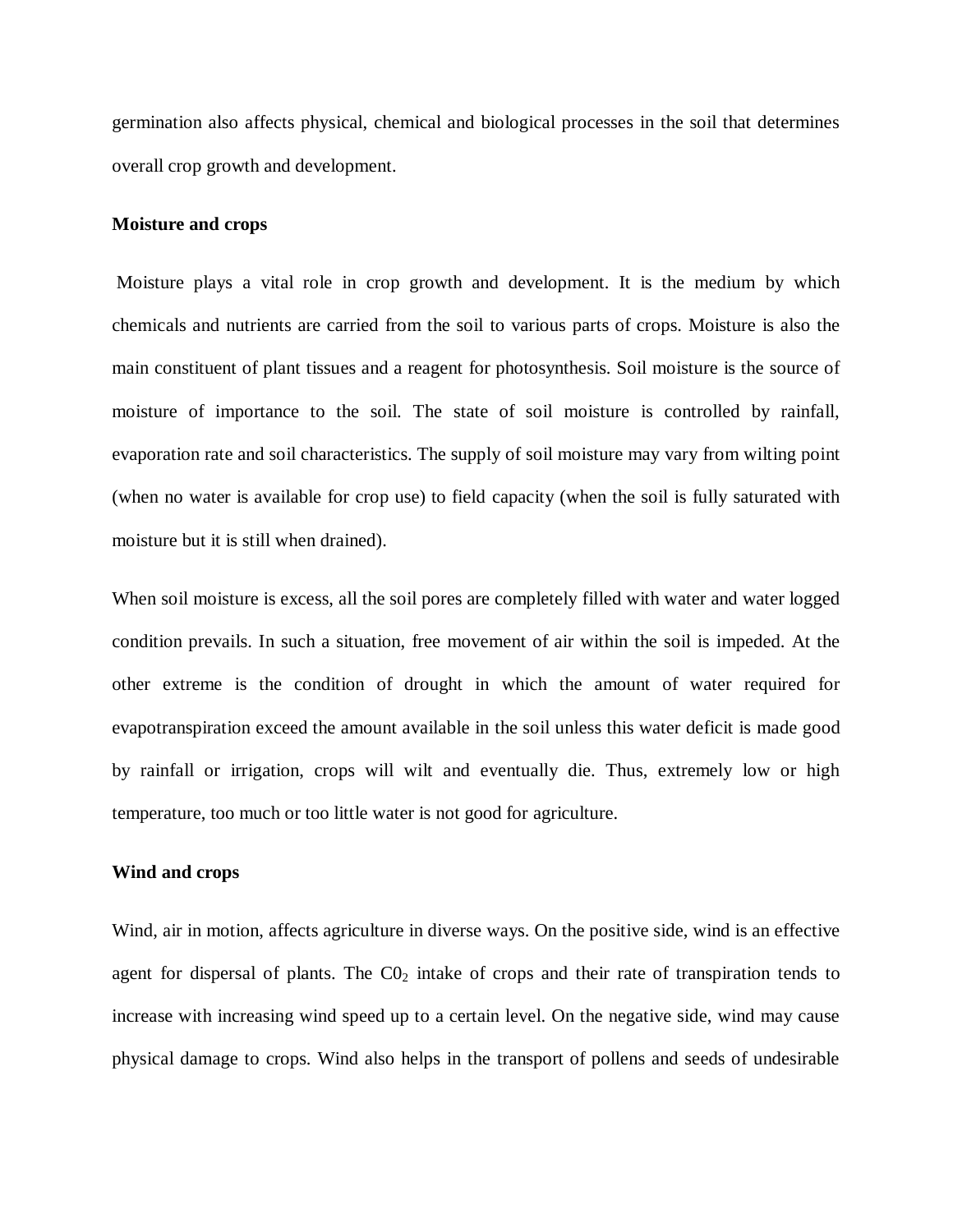plants such as weeds. Wind erosion can damage good agricultural land by removing the top soil. High wind can also increase the risk of forest fire that can destroy farm crops.

## **SHIFTING CULTIVATION**

In the practice of shifting cultivation, the farm is not at a permanent location instead a piece of land is cleared, farmed for a few years and then abandoned in preference for a new site. While the new site is being farmed, natural vegetation (bush fallow) is allowed to grow on the old site. Eventually after several years of bush fallow, the farmer returns to the original location in its original and more primitive form.

Shifting cultivation involves moving the home along with the farm but this form of shifting cultivation exist in only a few places in the world today. On the other hand, shifting cultivation in which the farm is moved while the home is stationary is a common practice today in most part of the tropic including tropical Africa.

The details of the practice of shifting cultivation vary from place to place, the farmer first selects the site which has been under bush fallow for several years the vegetation is then cleared using hand tools. This clearing is done during the dry months preceding the planting season. The plant debris is allowed to dry foe a few weeks and then set on fire. Any remaining unburnt material is either left on the field or gathered together again for burning. Crops are then grown on the field far 2 or 3 years starting with crop with high fertility requirement and ending with crop whose fertility requirement is low.

shifting cultivation as practiced in the tropics is invariably linked with low level of input with low level of input of technology and management cost of the operations are carried out with simple hand tools and labour requirements are high. Unfortunately, the very nature of shifting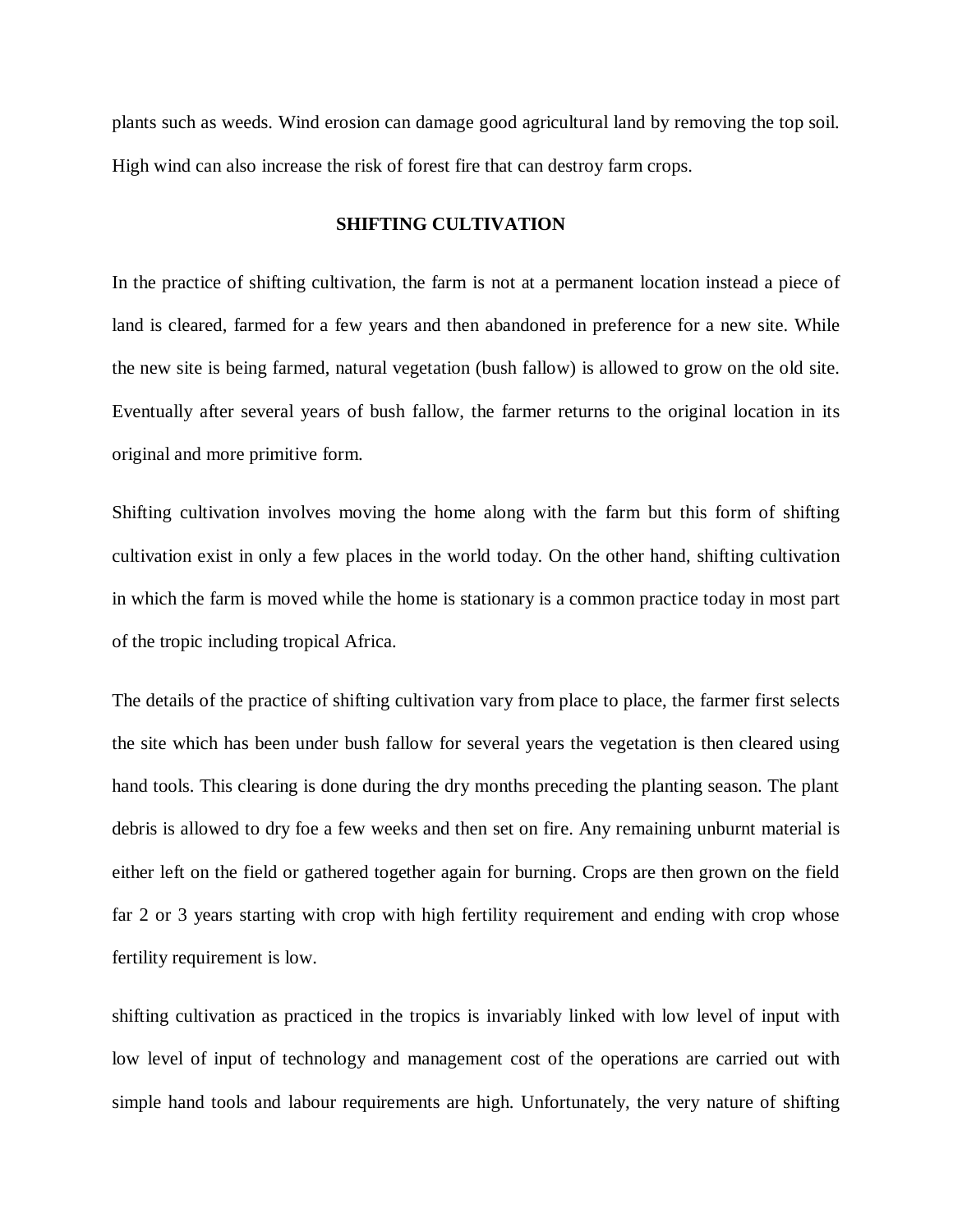cultivation tends to discourage a high level of input because the farm stays in one location only a short time, there is no incentive to invest in permanent structure such as storage facilities and irrigation facilities. Even certain pest control or soil conservation measures which may have long term benefit will only be carried out reluctantly on a field that is soon to be abandoned.

Consequently shifting cultivation continues to be characterized by low level of technology and correspondingly low yield.

To the shifting cultivator, bush burning constitute a technologically easy answer to the problem of clearing plant debris from the field prior to cropping. However, the practice of bush burning has certain serous adverse consequences, most of the nutrients e.g nitrogen and sulphur present in the debris are converted to oxide during burning and lost to the atmosphere. In addition burning may destroy beneficial microorganism and have adverse effect on soil structure.

On the other hand, burning may also be of benefit.

- It is an easy and inexpensive way of getting rid of excessive plant debris.

- It may serve to kill pests, pathogens and weed seeds which may be present in the soil.

- The alkaline ash left on the soil after burning serves as a good soil amendment in most location of the humid tropics which because of high rainfall and leaching have acid soils. Apart from its effect on soil acidity, ash also serve as an immediate source of certain mineral nutrients such as k and Ca for the planted crops. If not for the burning, such nutrient will have remained tied up in undecomposed vegetation for several months.

Fallowing system economically termed 'low input agricultural production system entails allowing a crop land to return to its original vegetation prior to clearing and farming. By so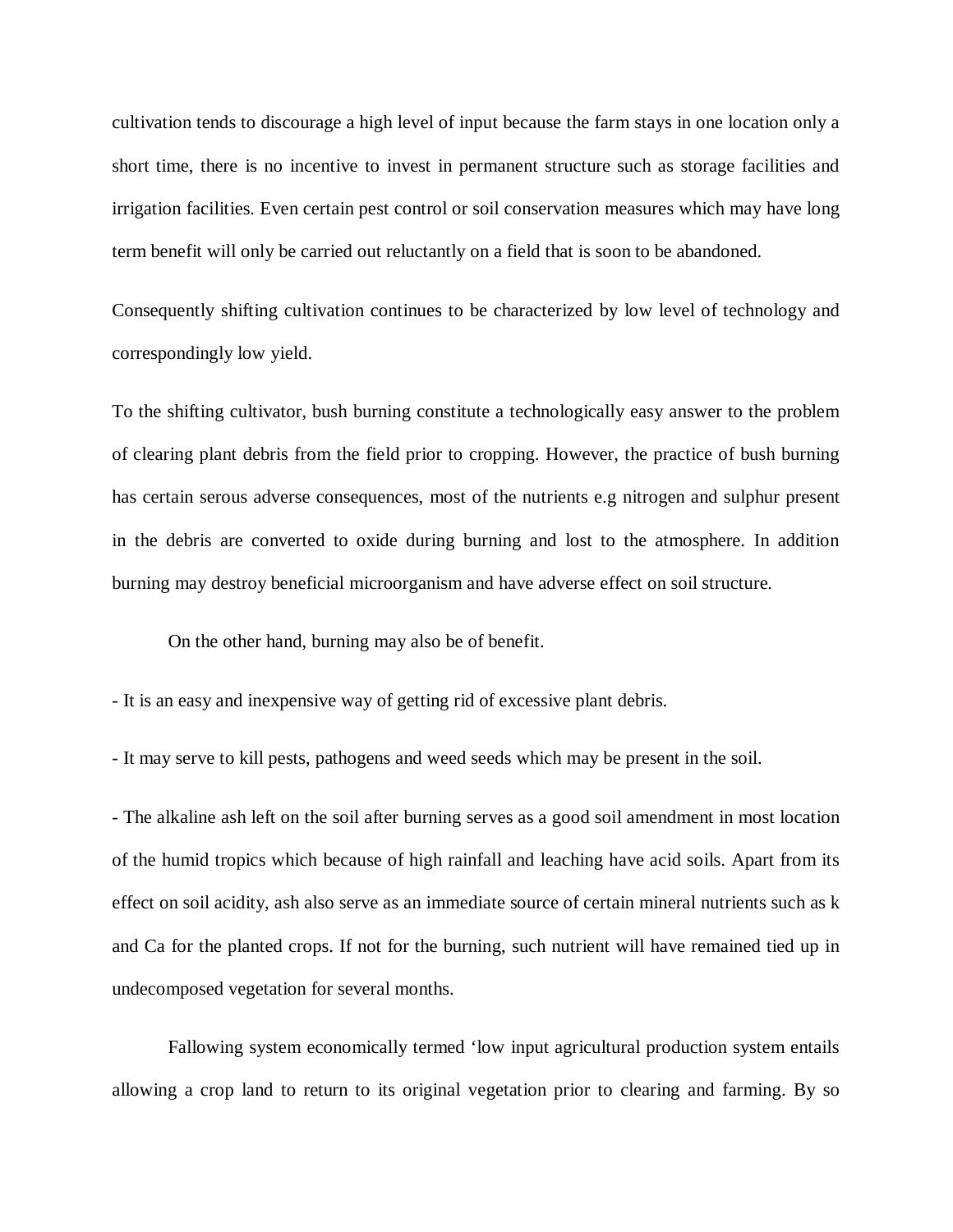doing, restores lost nutrients. It is a period during which nutrient removed in crops and for leaching into the sub soil during cropping phase are accumulative in biomass.

Pest and disease infestation are as well reduced. Rate of mineralization decline due to change in microclimate and soil. The magnitude of nutrient loss by run-off and leaching is considerably negligible.

However, the ecological sustainability and fertility restoration potential of the fallow depends on its age and prevalent edaphic factors peculiar to their area. In view of the fact that the land is most fertile at the end of the bush fallow period, most shifting cultivators plant their most nutrient demanding crops such as yam in the  $1<sup>st</sup>$  season after bush burning while crops such as cassava which can tolerate less fertility are planted in the  $2<sup>nd</sup>$  or  $3<sup>rd</sup>$  season just before the land is reverted to bush fallowing.

The real trouble about shifting cultivation nowadays is the lack of land. The land has been used for industrialization purposes. When the pressure becomes too great, shifting cultivation is abandoned completely in favour of continuous cropping on the same piece of land.

#### **CONTINUOUS CROPPING**

In contrast to shifting cultivation, continuous cropping implies the cultivation of the same piece of land year in year out. Fallowing may occur but it never occurs for more than a season or two. The absence of fallow period means that other soil management procedure must be used to maintain high soil fertility. Partly for this reason, continuous cropping is usually associated with a higher level of technology and management than shifting cultivation.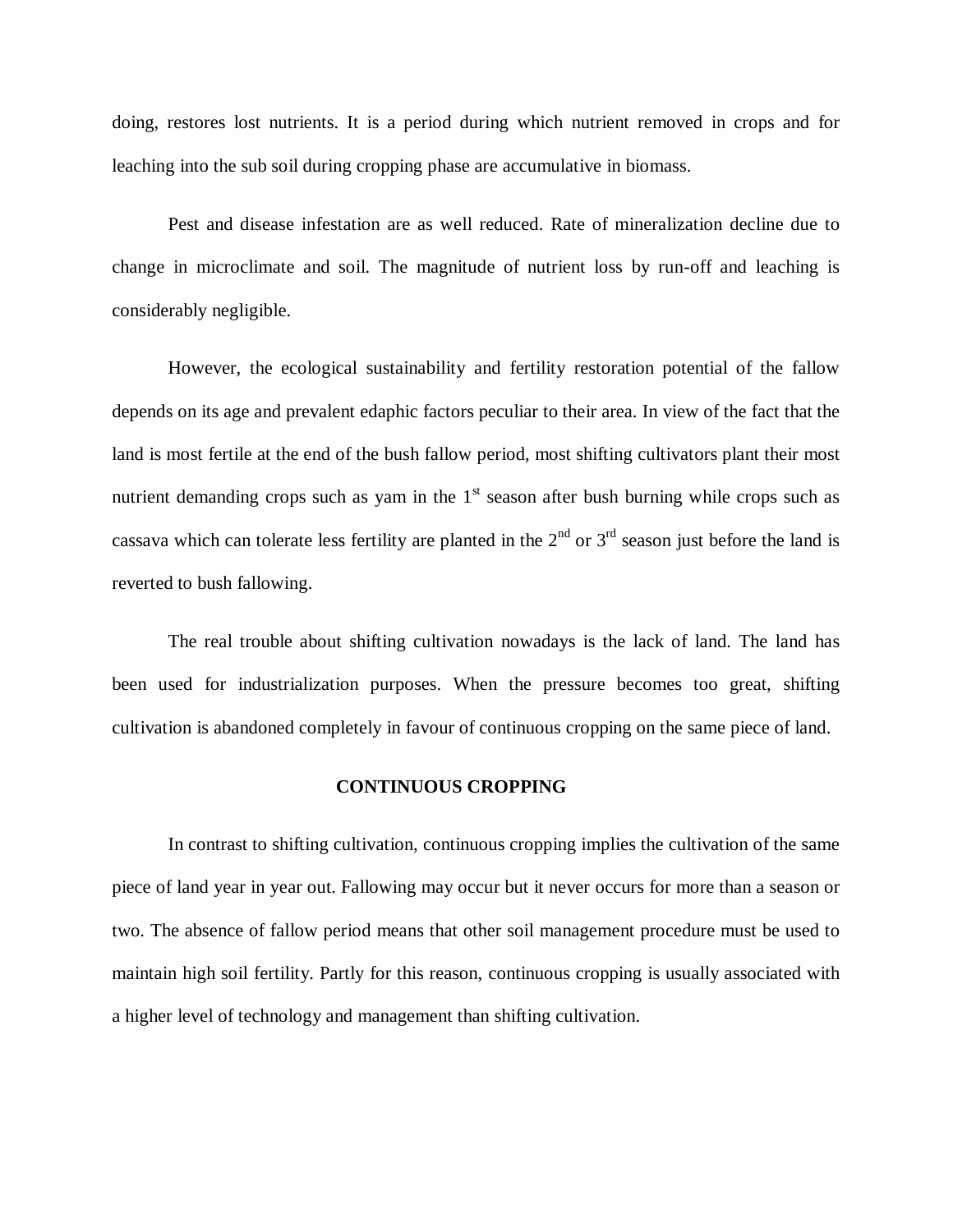Since the land will be used for cropping on a long term basis, it is economical to carry out various operations of long term values on the land after clearing. Such operations include

- Construction of contour bunds for erosion control

- grading of land for irrigation purposes e.t.c

Each of this is a valuable long term investment under continuous cropping. With the absence of bush fallowing, it might be wondered how soil fertility can be maintained under continuous cropping. This is done in at least 3 ways.

1 Continuous cropping does not rely solely on the native fertility of the soil.

Fertilizers and other soil amendments are applied to the soil at various times in order to boost fertility. These fertilizers may range from natural organic product such as manure and compost to artificially produced chemical fertilizer

2 By judicious selection of the crops and crop combinations to be grown. In this respect, crop rotation and carefully planned inter-crop combinations are indispensable. This practice ensures that nutrient removal from the soil is relatively uniform and that soil nitrogen is occasionally replenished by the cultivation of leguminous crops.

3 By introducing short term fallow period into the cropping cycle. After every 3 or 4 years of continuous cropping, the land is allowed to lie fallow. This fallow period does not last for several years as with bush fallow. It usually last for a few months. A leguminous cover crop may be planted on the land and allowed to grow on it for the duration of the fallow.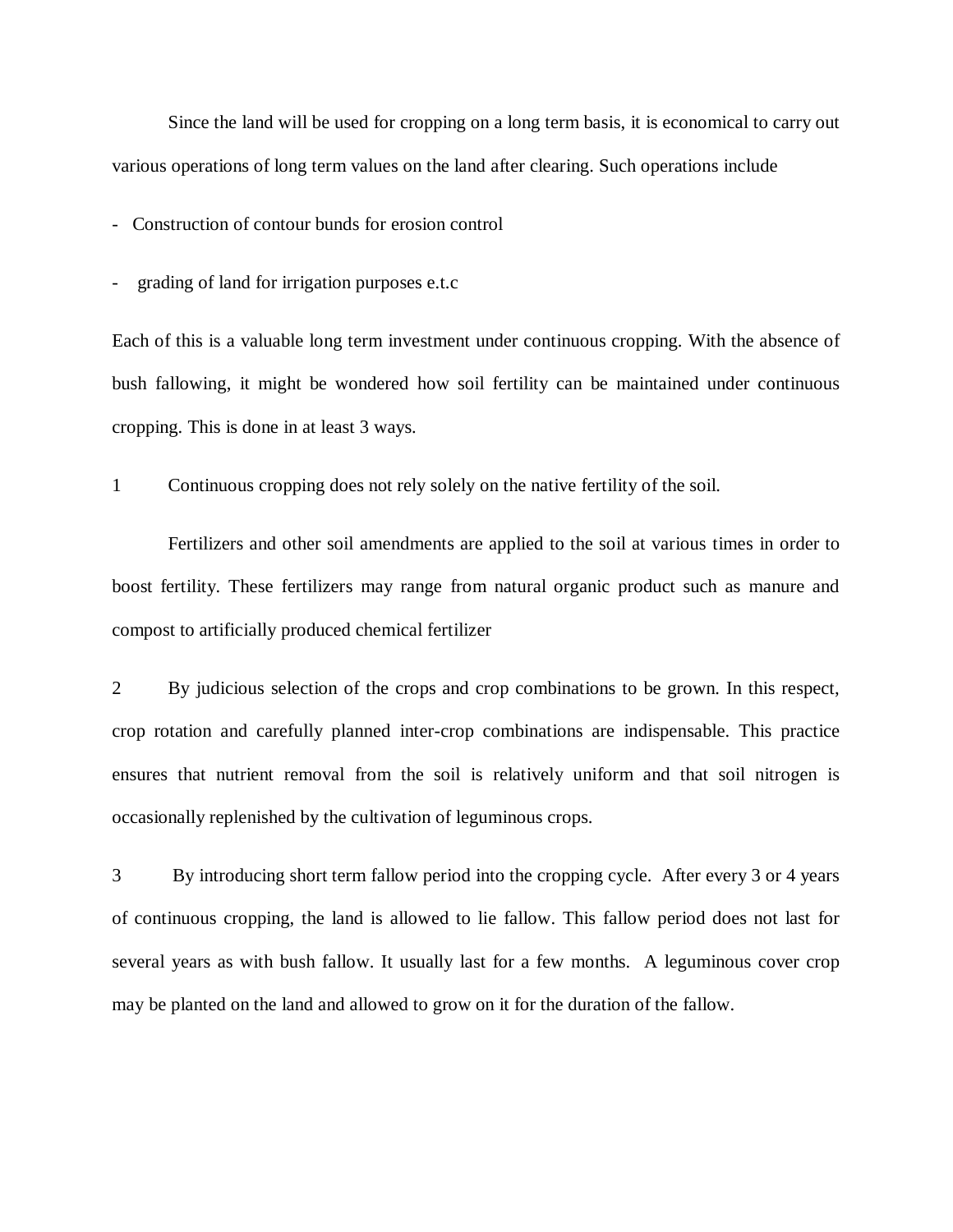One major objective of fallow is the improvement of soil fertility through the fixation of nitrogen by legumes and through increasing the soil organic matter content when the fallow crop or vegetation is ploughed under.

Soil structure is also improved and the over crop protects the soil from erosion. The practice of continuous cropping is therefore based on the judicious management and conservation without this, soil fertility becomes depleted and crop yields are adversely affected.

## **CROP ROTATION AND MONOCULTURE**

In the practice of continuous cropping, it is theoretically possible to grow the same crop on the same land, season after season. Such a practice is referred to as monoculture.

Alternatively, the farmer may plan a definite sequence for growing his crops on the land. This practice of growing different crops one at a time in a definite sequence on the same piece of land is referred to as Crop Rotation.

The farmer must decide what crops to add in the rotation, in what sequence the crops should occur and for how many years or season each cycle of the rotation must run. Several factors have to be considered in deciding the sequence of crops. Usually the target crop comes immediately after the legume or the fallow period at this time, the fertility of the soil is at its peak and the best realizable yield of the target crop can be expected. Crops which are known to have a high demand for nutrients are also timed for the  $1<sup>st</sup>$  or  $2<sup>nd</sup>$  season after the fallow.

Another principle is that crop which are deep feeders should alternate with shallow feeders. In this way, nutrient removal occurs uniformly from the various soil layers rather than occurring in only one layer. Furthermore, the crop sequence is influenced by disease and pests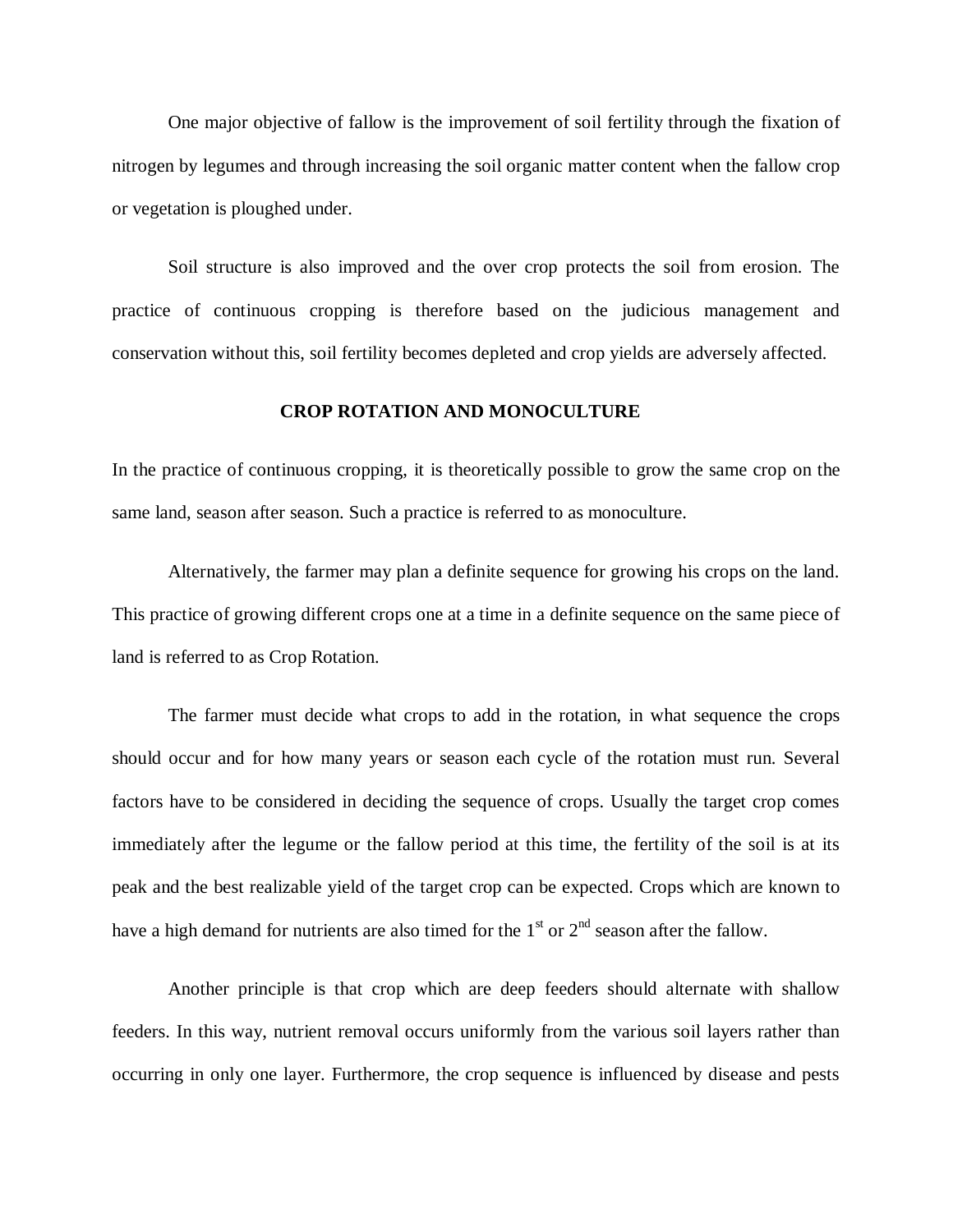(including weeds). Crops that are botanically similar (e.g tomatoes and potatoes) are likely to be attacked by the same diseases and pests, should not follow each other in the rotation. Even dissimilar crops which are known to suffer from the same diseases or pests should not follow each other in the rotation unless those particular diseases or pests are absent from the area e.g yam should not follow cowpea in rotation if the root knot nematodes is prevalent e.g yam should not follow cowpea in rotation if the root knot nematode is prevalent e.g as the nematode left over from the cowpea crop will severely reduce yam yield. However if the nematode does not exist in the area, yam could conveniently follow cowpea.

|        | Year 1      | year 2                | Year 3      |
|--------|-------------|-----------------------|-------------|
| Plot A | Cotton      | Guinea corn Groundnut |             |
| Plot B | Guinea corn | Groundnut             | Cotton      |
| Plot C | Groundnut   | Cotton                | Guinea corn |

Crop Rotation is an effective means for controlling diseases and pests. In monoculture for example, diseases and pest of a particular crop always have their host around and therefore have the opportunity to build up over the years.

In crop rotation, the pathogens and pest of a particular crop are more likely to die off when their host crop is followed by a completely different non-host crop.

Crop rotation is a device for maintaining high soil productivity over several years of continous cropping. The inclusion of legumes and fallow in the cycle and the use of crops that feeds at different levels are devices to sustain soil productivity. Monoculture does not provide this device.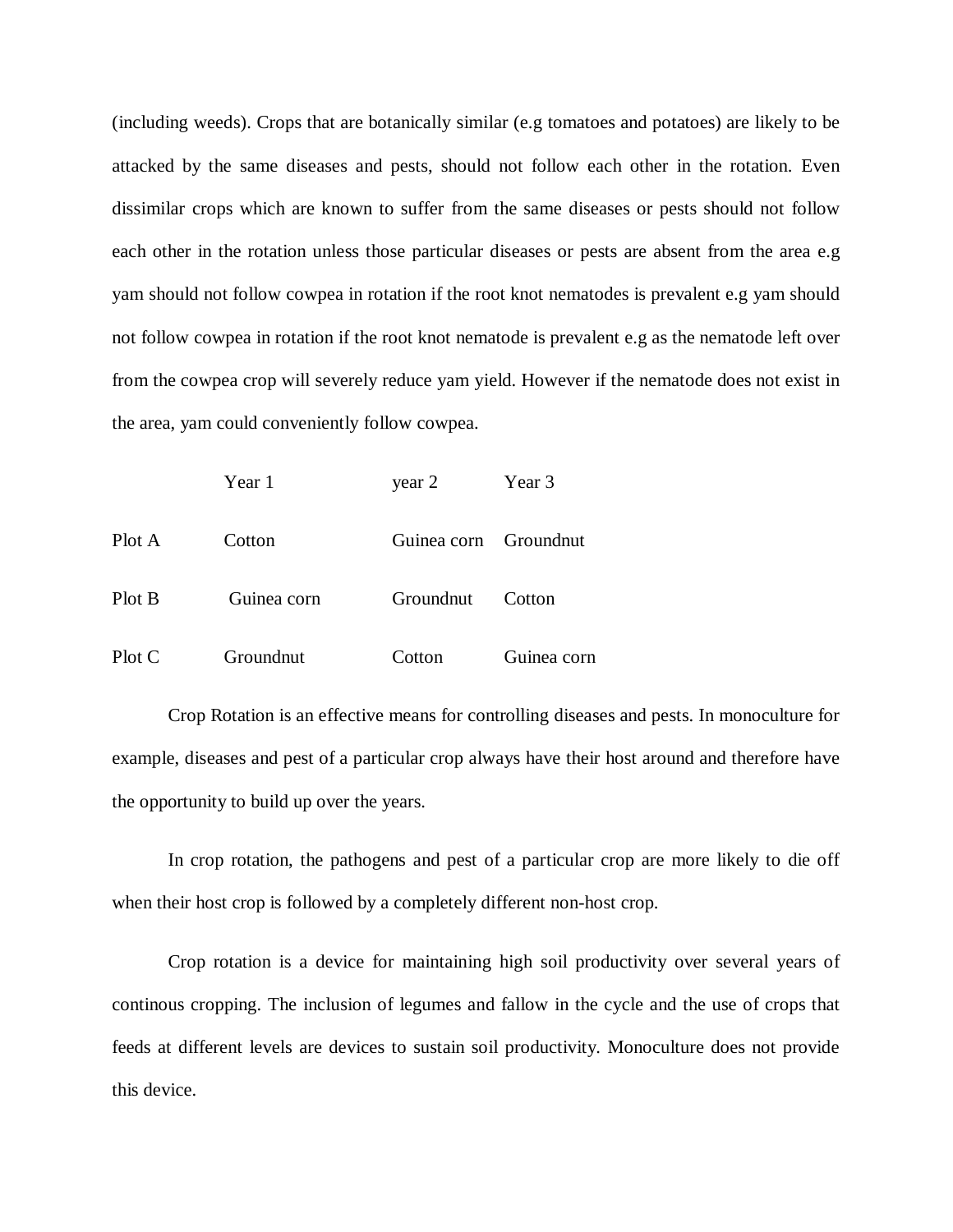The type of crop rotation where the field is divided to several plots offers the farmer some insurance against crop failure and enable him to spread out his labour needs.

## **INTERCROPPING AND SOLE CROPPING.**

The practice of growing one crop variety alone in pure stand on a field is referred to as sole cropping. In this practice, only one crop variety occupy the land at a time. The alternative practice of growing two or more crops simultaneously on the same field is called Inter-Cropping. The various crops in the inter-crop do not necessarily have to be sawn or harvested at the same time, the main requirement is that they are on the field at the same time for a significant part of their growing period.

There are various kinds of intercropping system based on the exact arrangement of crops on the field, when the various crops are grown in separate rows. It is called ROW INTER-CROPPING when the various crops are grown intermingled, more or less at random with each other, it is called MIXED INTER-CROPPING/MIXED CROPPING.

Mixed cropping stabilize the environment and protect it from hazard like high rainfall intensity which result in the erosion of land, loss of nutrient and high temperature which leads to high rate of mineralization.

The planting of several crops which differ in height, root development and light requirement allows for more efficient use of solar radiation, soil nutrient and water.

In Nigeria, under arable cropping in the humid forest zones, ground cover is provided by sweet potatoes, cowpea, melon while cassava, maize and yam form the middle strata. Banana, plantain and pawpaw which rise above the rest of the crops provide the canopy. Where maize is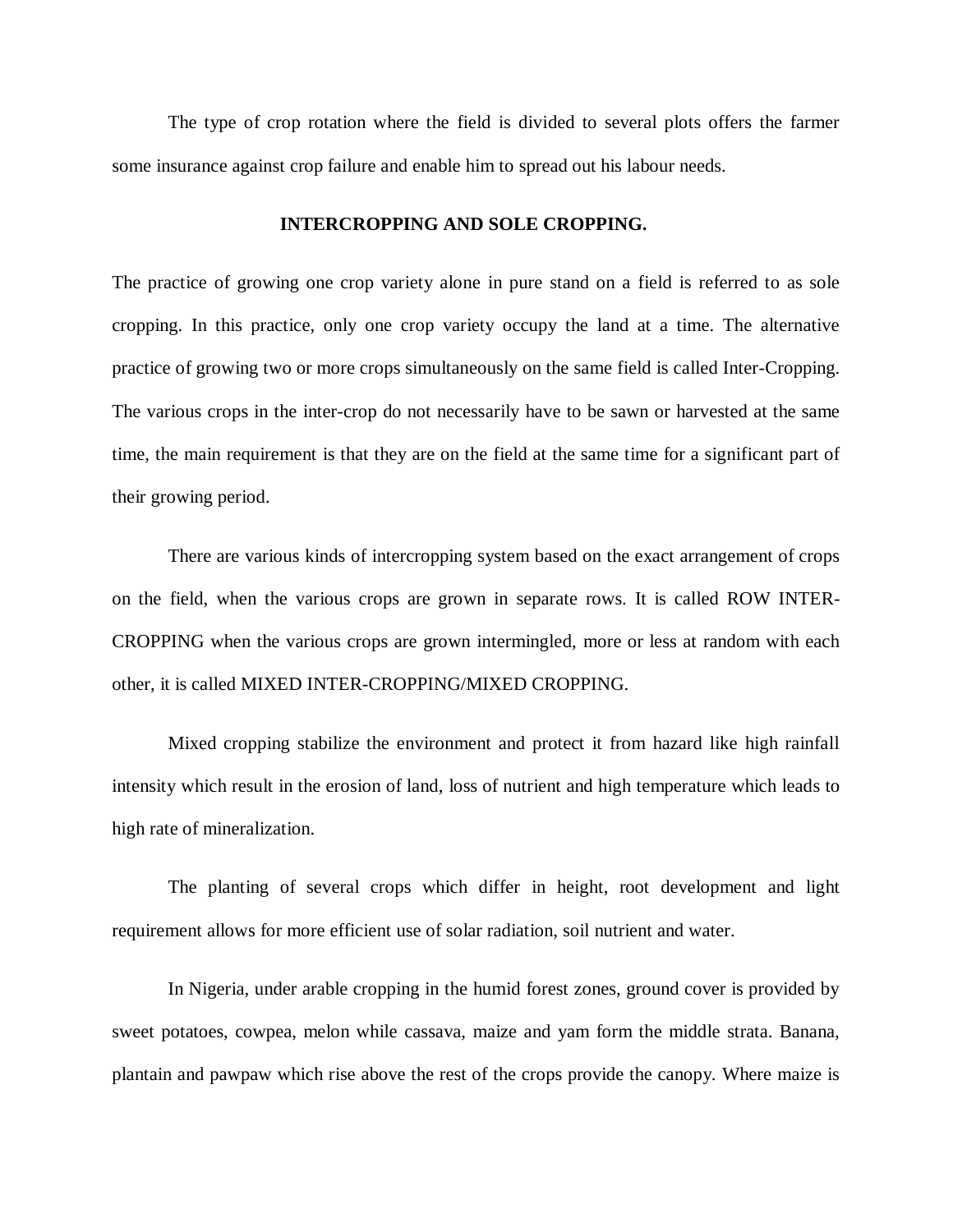planted, it provides for beans (cowpea) that enriches the soil with nitrogen while the life-mulch crop provide ground cover there by reducing soil erosion, soil compaction and weed growth.

## **MIXED FARMING**

Mixed farming is a system of farming in which the cultivation of crops is kept side by side with the rearing of farm animal. Most farmers in west Africa are practicing mixed farming to some extent. In some cases this practice may not be deliberate on their part but rather accidental in that keeping of a few chickens, goat and sheep are taken as a way of life. Hence, we can't compare the level of mixed farming practice by West Africa farmers to that practice in the temperate region or in other part of Africa such as Kenya and South Africa. Mixed farming requires more technical skills in the various aspects of crop and animal production. It also requires much land and large capital outlay.

## Advantages

- 1 Provision of variation in farm work.
- 2 Better use of farm labour and equipment throughout the year
- 3 The spread of farm risk.

4 The waste and by-product from crops can be used directly in feeding the animals while animal waste products can be used in manuring the soil.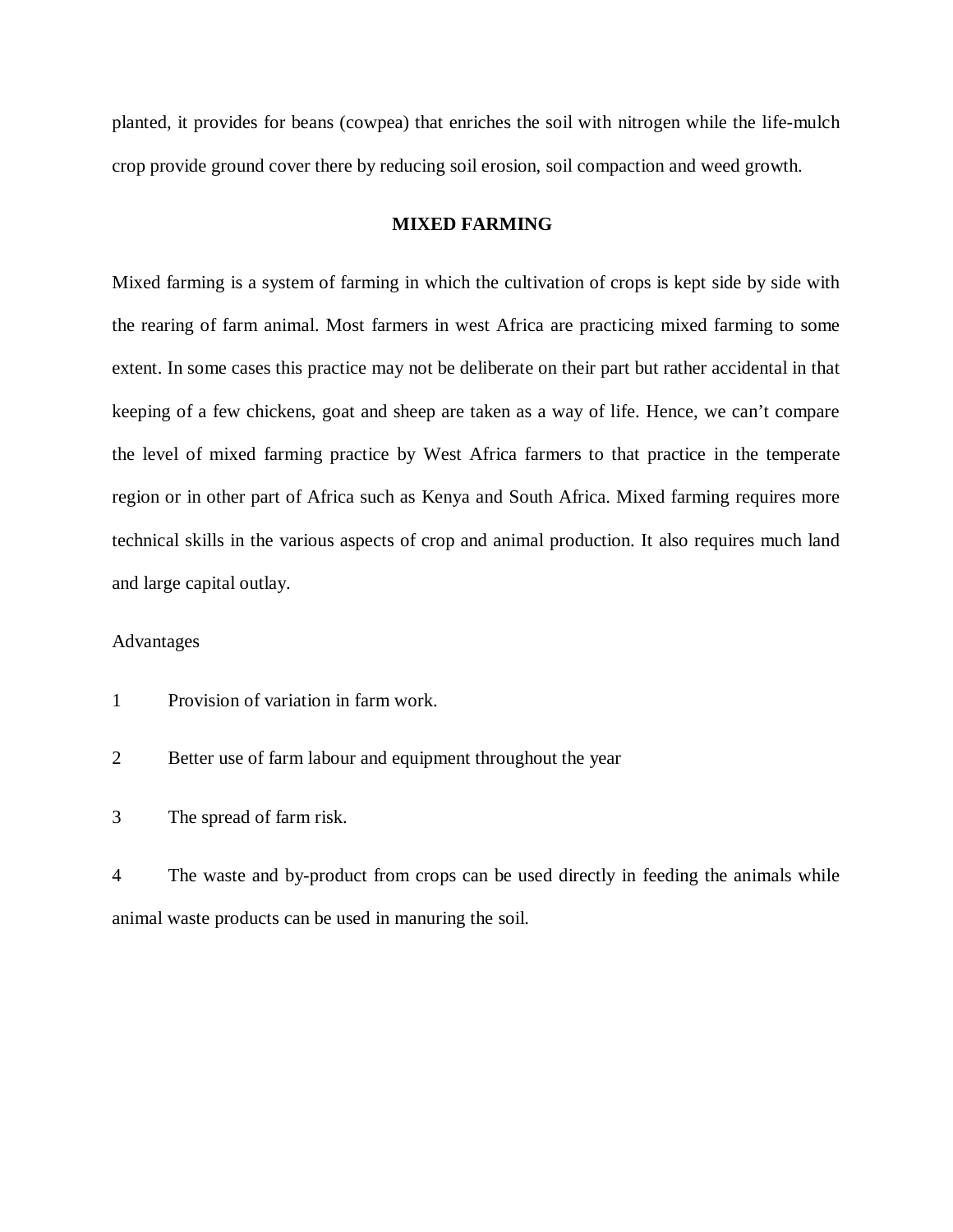#### **PASTORALISM**

Cattle, sheep and goat rearers in West and East Africa are nomads or wandering herdsmen. They wander from place to place with their cattle mainly because of their seasonal grazing requirement or need for pasture. They move from area where pasture is scarce to those where pasture and water supply are plenty. Other causes of this movement include: - the need to get away from areas with animal diseases such as sleeping sickness and to escape from tax collectors.

Generally these wandering herdsmen destroy the grassland area because of keeping too many cattle (over-stocking).

Normadism is not the best method of keeping animals because animals rarely make steady gain in weight owing to seasonal variation in feeding and the need to walk long distances in search of grazing grounds.

Animals are also more open to attack by predators under this system.

This system relieves the herdsman from the burden of establishing a pasture for his cattle.

Normadism as was practiced by Fulani of West Africa and the Masai of East Africa is dying out and being replaced by semi-permanent settlement husbandry.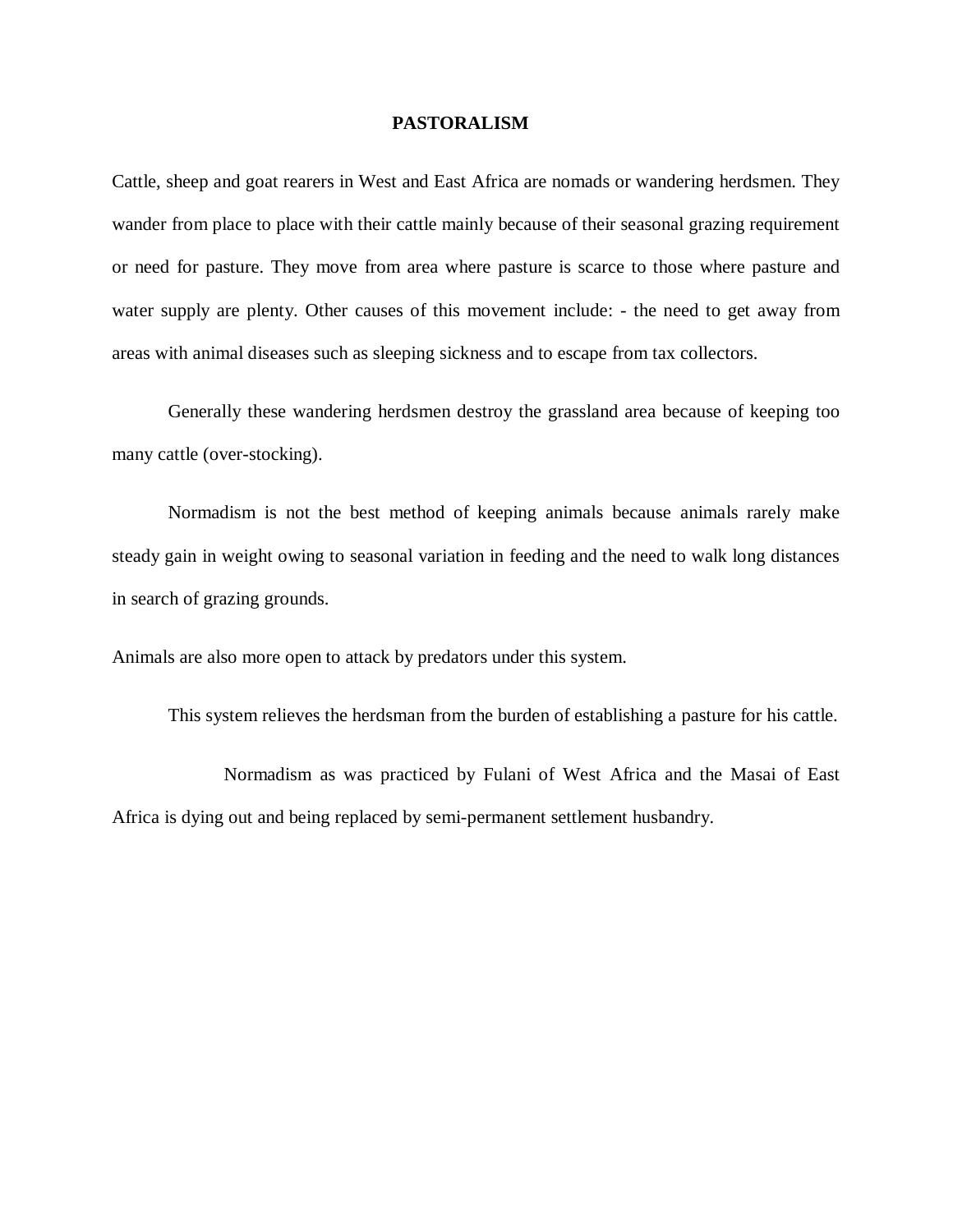#### **RANCHING**

This is the opposite of paturalism. Ranching involves the conferment of animals particularly beef or dairy (milk-producing) cattle to an area of land where they are controlled and fed for market purposes.

This method of raising cattle was first practiced in Spain and was later introduced to South America which is now world-famous.

Ranching is not widely practiced in West Africa except on a few government farms which can provide the amount of care and investment it entails.

Usually, ranching call for pasture development i.e the deliberate planting of grass for the use of the animals. It therefore entails the use of large expanses of land. It also entails making drinking water available constantly all year round.

Ranched animals do not usually do very well in areas where there are marked weather or seasonal differences.

Factors which make ranching impossible in West Africa include:-

1 Lack of technical and managerial expert in ranch management.

2 Poor communication and marketing facilities.

3 Marked seasonal variation in weather condition.

4 Absence of mechanization in the farming system which does not allow the establishment of large acreages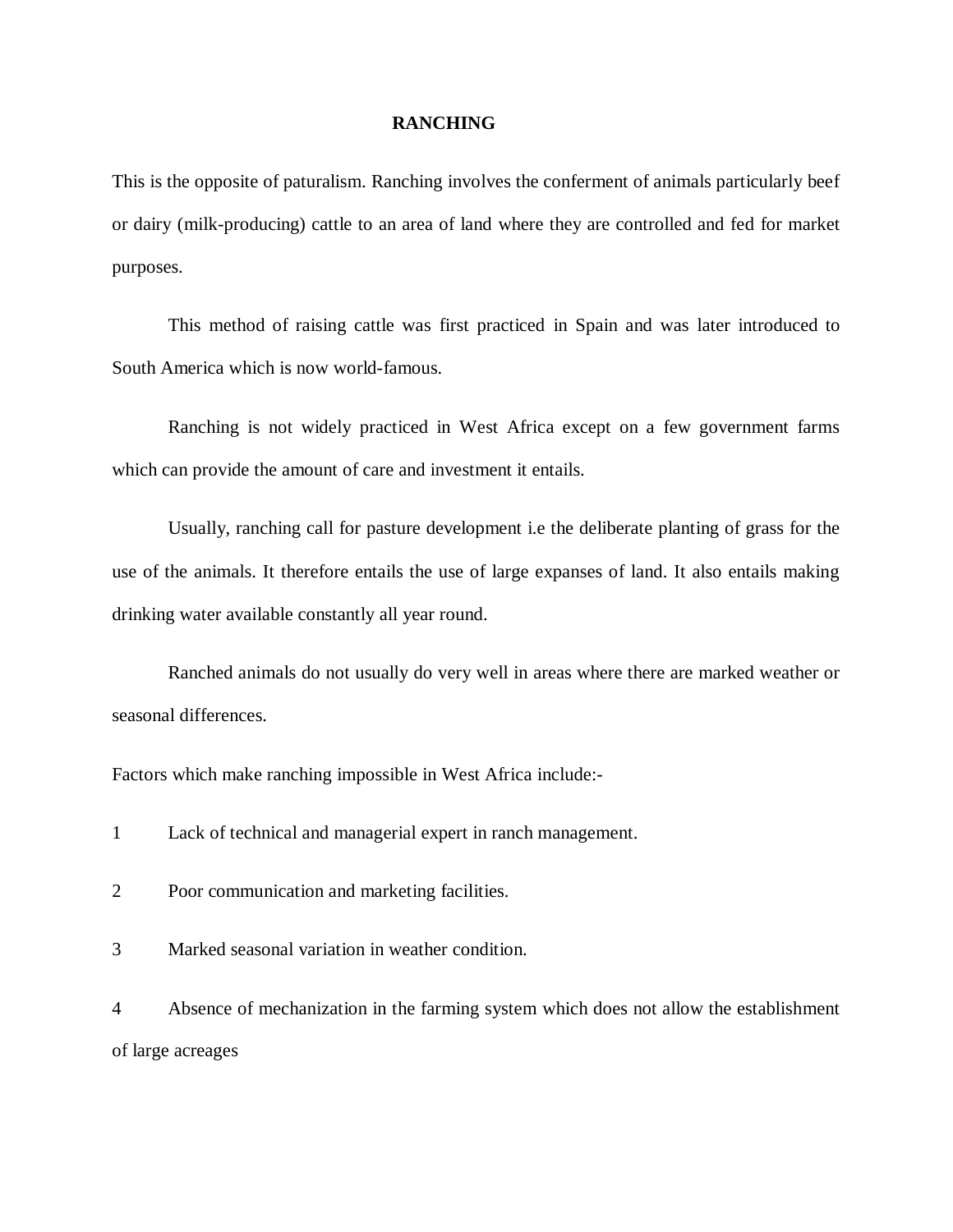5 Shortage of constant sources of drinking water in area where cattle can perform well (as in Northern Nigeria, Northern Ghana and Ivory Coast).

6 Low availability of crop by- product necessary for the efficient grazing of cattle.

#### **FARMING IN THE HYDROMORPHIC AREA**

Hydromorphic or lowland areas occupy about 5 % of the total cultivable land in Nigeria. The high level of organic matter resulting from reduced rate of decomposition due to water logging and deposition of sediments. A lot of rice, sugarcane, vegetable crops and wheats are cultivated during the dry season in the "Fadama" of Northern Nigeria.

In the Southern Nigeria, these areas are called "Akuro" and are abandoned during the raining season because of drainage problem but are put into consideration during the dry season in period during which the water table is low.

#### **TERRACE FARMING**

This system of cultivation is typically of mountainous and hilly areas consists of making a series of steps cut into a slope where the forward edges of the slope are never cultivated and are constructed as nearly vertical as possible. The land is intensively cultivated and the soil fertility is maintained by the use of organic waste of all types as a means of building up the soil fertility and reducing or eliminating the land extensive system of bush fallowing.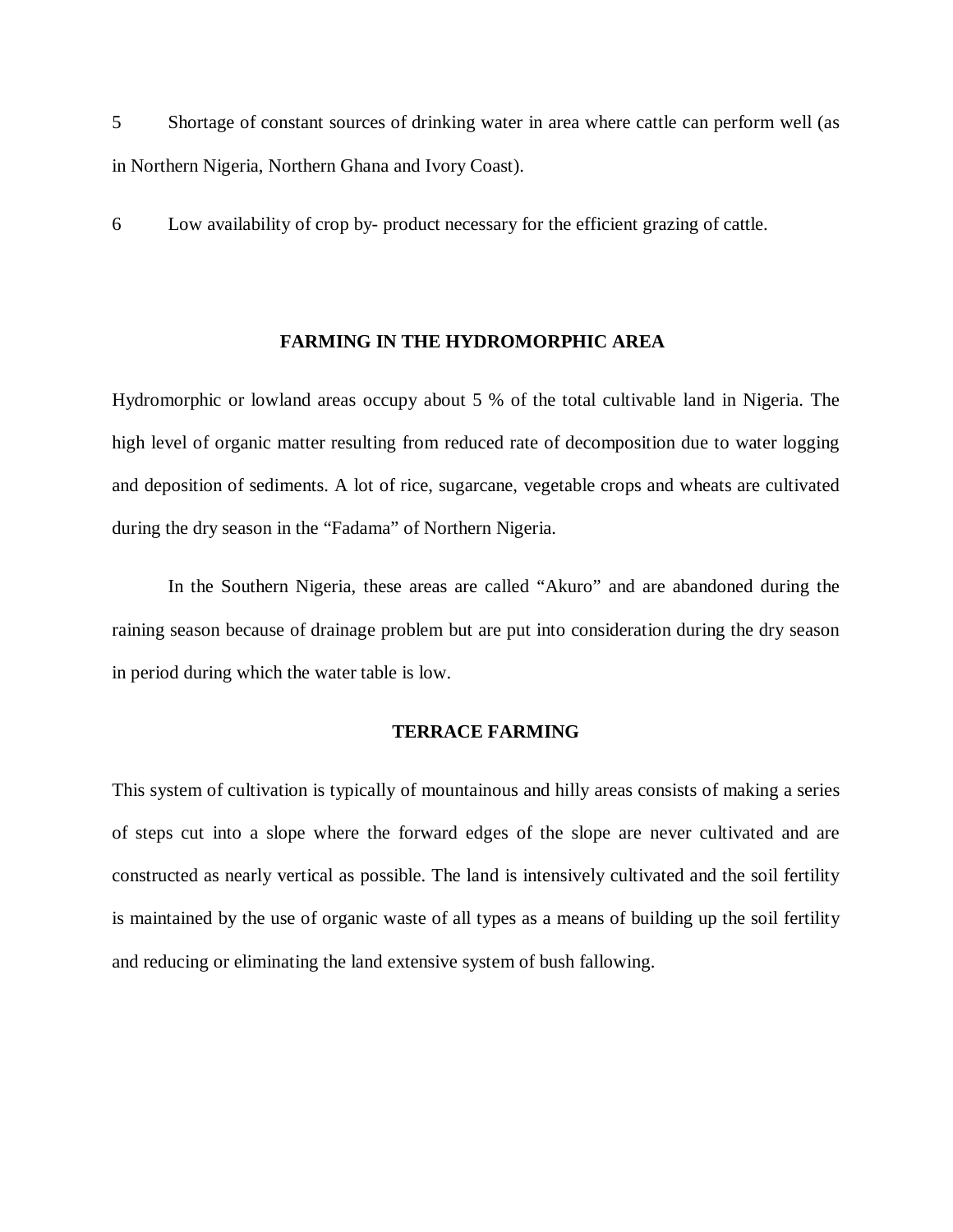#### **UPLAND FARMING**

The most important problem of the upland cereal-based system is very rapid decline in soil fertility, erosion and other agro-ecological problems.

Improved upland farming systems that enable sustained production should be based on those cultural practices that alleviate resource production constraint due to bio-physical and socioeconomic factors. The major relevant cultural practices that can be considered include

1 Planted fallow

- 2 Green manure and mulches.
- 3 Balanced fertilization and manuring
- 4 Agroforestry and mixed cropping
- 5 Soil conservation

The above (5) intervention can not be seen independently, there is always a need for a combination of sub-systems and cultural practice.

Advantages of planted fallow (live mulch).

- Provision of surface cover to the soil thus reducing evaporation, improving soil moisture holding capacity, moderating daily soil temperature fluctuation and increasing microbial biomass activity.

- Reducing rain drop impact of the soil thereby reducing soil surface run off and erosion.
- Serving as biological agent of weed control.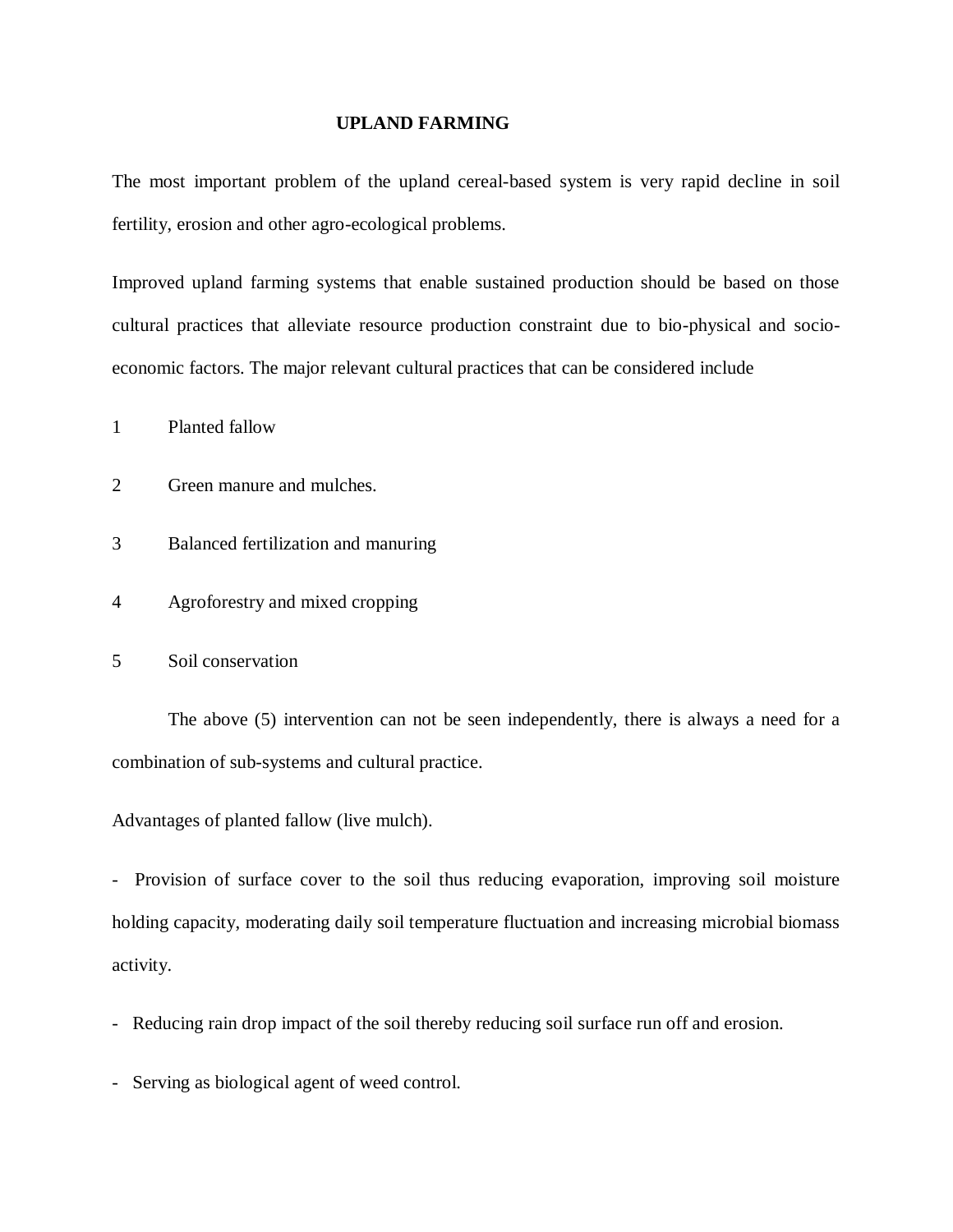- Addition of above and below ground organic input to the system.

#### **ALLEY CROPPING**

In this system, food crops such as maize and cowpea are grown in alleys along the contours formed by hedge rows planted 3 - 4 m apart of fast growing leguminous shrubs and trees. E.g Leucaena. The hedge rows are periodically pruned during the cropping season to prevent shading. Prunings are used as mulch and green manure for the associated food crop.

The woody portion of pruned branches can also be used as fuel woods or sticks for yam. Leaves may also be used as fodder for livestock.

When trees and shrubs with their deep root system are planted along contours on sloppy land they are not only able to recycle soil nutrients but also minimize water run off and soil erosion.

A beneficial effect of alley cropping on acidic soils is the use of pruning as leguminous green manure can reduce soluble and exchangeable aluminium in the soil by forming less soluble organo-aluminium complexes.

Maintains soil moisture and provide an environment that favour micro and macro organisms and soil flora and fauna and suppress weeds.

#### **DRY SEASON FARMING**

The creation of River Basin Authorities in the country marked a new era of agricultural production in the semi-arid zone of Northern-Nigeria. In Sokoto, Kaduna, Kano and Borno state, extensive large scale dry deason farming is being practiced.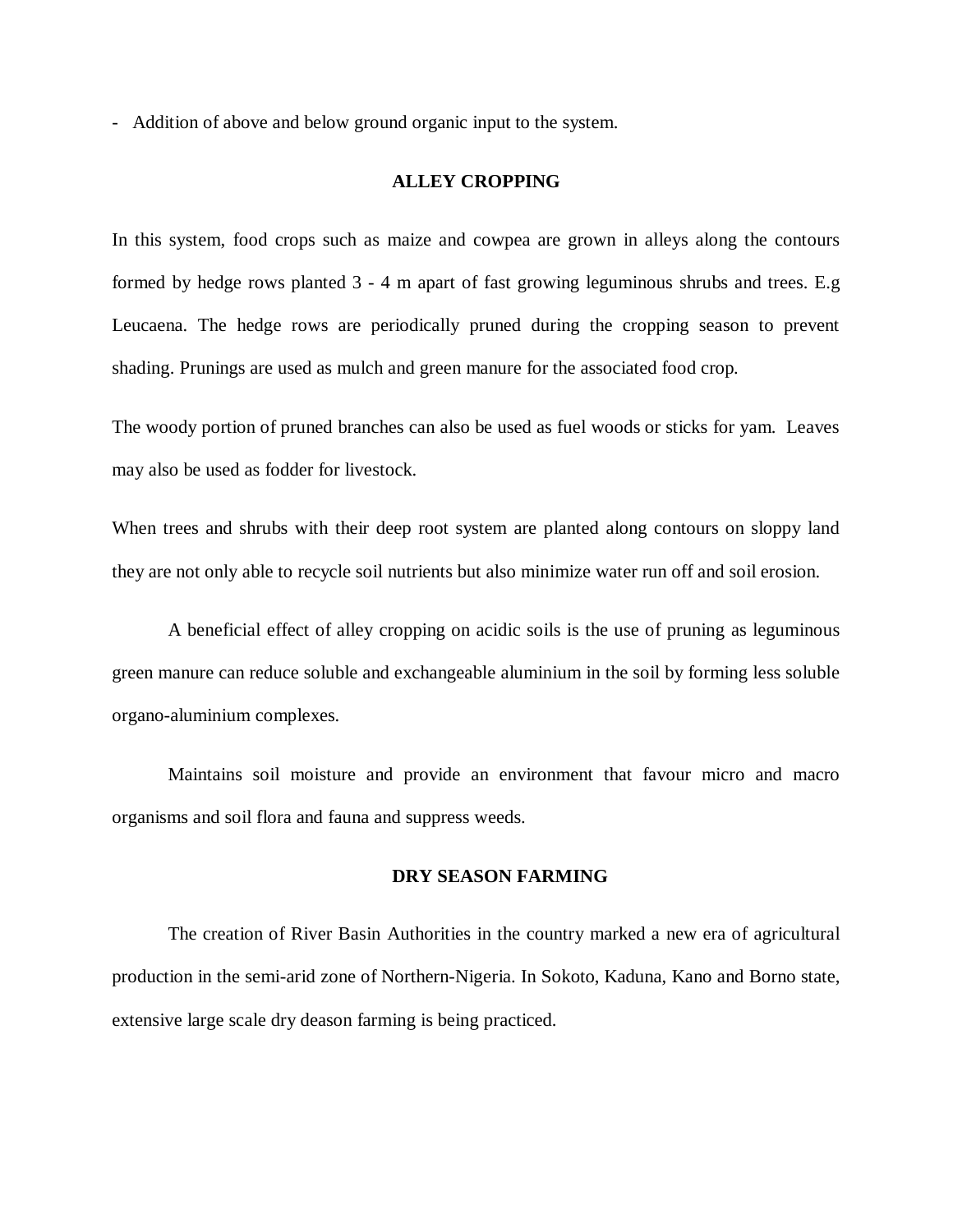Farmers take advantage of the cool harmattan to grow irrigated wheat, beans, carrot, irish potato, tomatoes and other vegetables in monoculture between November and March.

## **IRRIGATION**

Irrigation can be defined as the application of water to soil to provide moisture for crop growth. Irrigation could be supplementary when water is applied to supplement deficient rainfall or it may be total when all the crop water requirement are supplied by irrigation because of total lack of rainfall.

## **Importance of irrigation**

Crop growth is impossible without moisture, and irrigation is necessary to ensure crop growth and development whenever and wherever there is not enough water for crop growth.

The following objectives can be achieved by irrigation:

1 All year round agricultural production is possible by irrigation where temperature poses no constraint.

2. Crop yield can be improved by application of irrigation which ensures that crop water requirement are always satisfied.

3 Application of irrigation consequently helps to avert crop losses in areas subject to incidence of draught.

4 Irrigation can facilitate the cultivation of crops which could not have been possible to cultivate under rain-fed agriculture.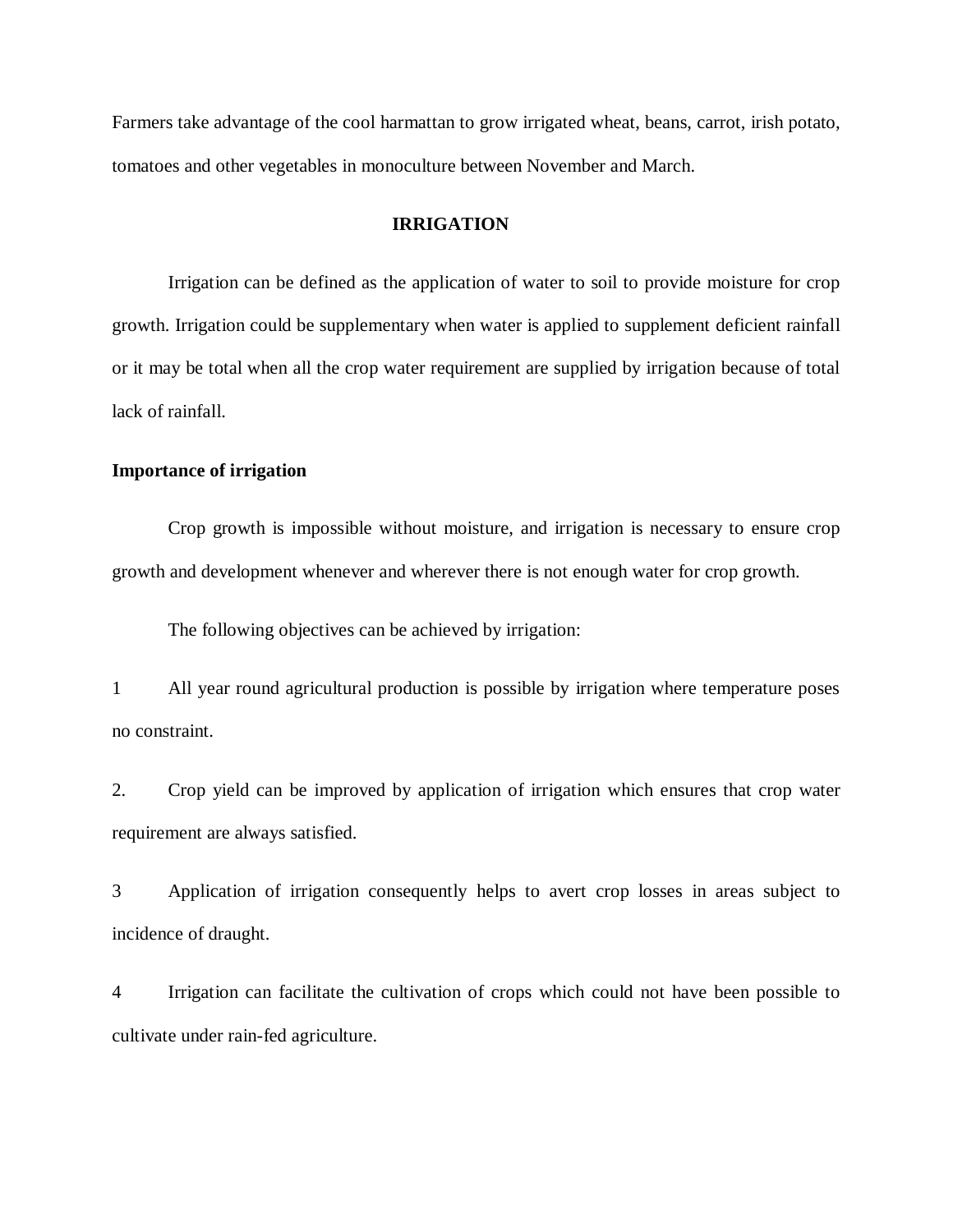### **Steps in planning irrigation projects**

- 1 Land capability assessment
- 2 Estimation of irrigation water requirement.
- 3 Determination of the quantity and quality of water available for irrigation use.
- 4 Design of water supply scheme for the project and the water distribution works.
- 5 Economic analysis of the project to determine its viability.
- 6 Establishment of appropriate organization to operate and manage the project.
- 7 An EIA of the project.

The aim of land capability assessment is to determine the ability of the land to produce crops which provides adequate returns of investment in the proposed irrigation project.

It includes analysis of the soil, topography and climate and hydrology of the project site. The soil must have high water holding capacity, reasonably permeable, well drained and deep enough to allow root development.

The soil must be free of toxic element while possessing adequate supply of nutrients for the growth of crops. Land slope must be moderate to discourage excessive erosion.

Land characterized by steep slope should be avoided. The land should be located in such a way that irrigation is possible without excessive water pumping or transmission costs.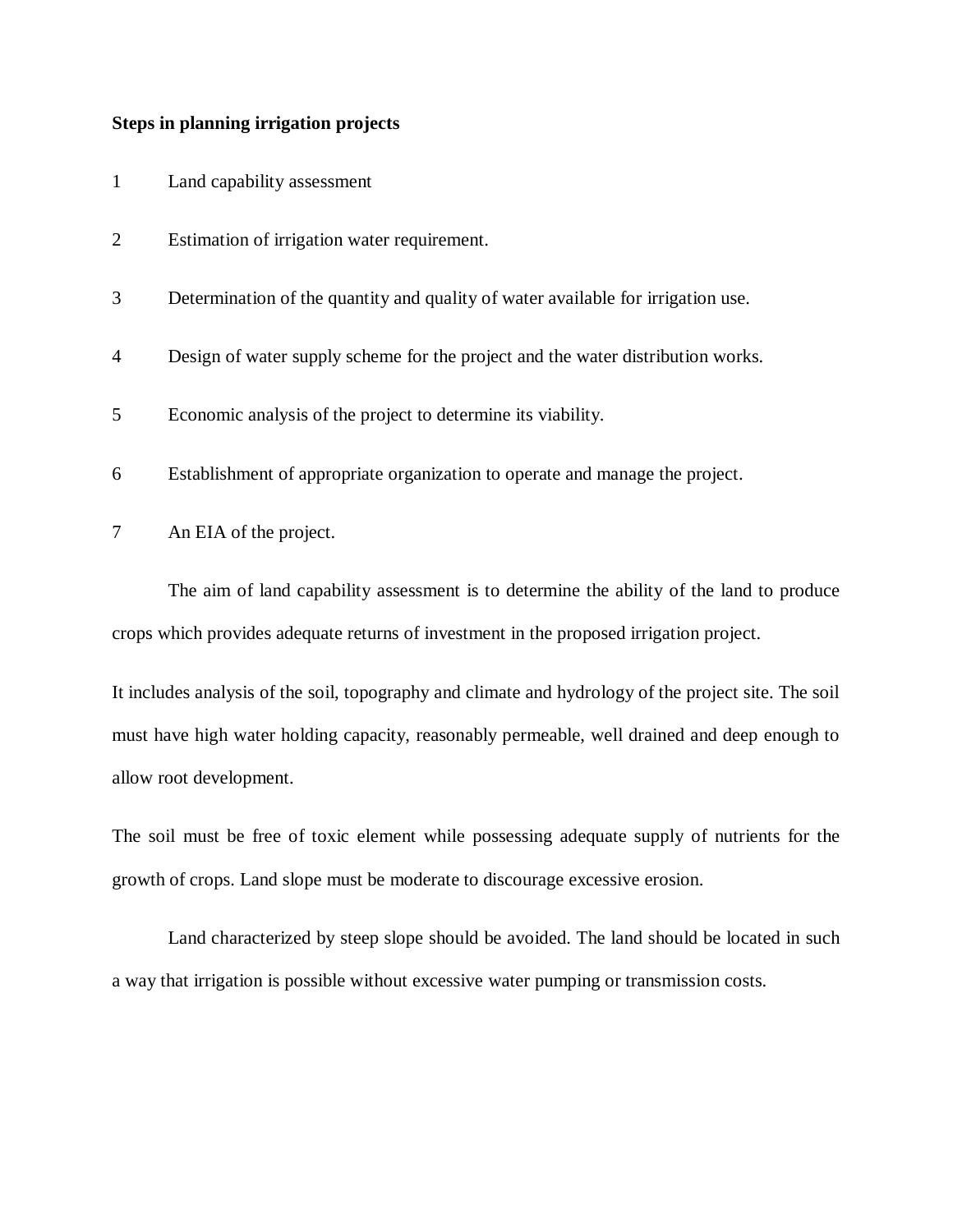## **Sources of water for irrigation**

There are 2 basic types

- 1 Surface water rivers, streams
- 2 Ground water well, borehole

Irrigation water may be directly abstracted from rivers and streams where possible. But considering the fact that irrigation is most needed when the weather is dry and stream flows are at or near their minimum, it is in most cases necessary to build reservoirs by damming the river.

Groundwater from wells and boreholes may sometimes be used for irrigation depending on local geology. Again, groundwater tends to be at minimum during dry weather when irrigation is most needed. Also, if the rate of recharge of ground water is low, mining of groundwater may occur.

Groundwater needs to be pumped out to the farm. The water may not also be of the right quality for irrigation especially if it is saline.

#### **Methods of irrigation**

- 1 Sub-surface irrigation
- 2 Surface irrigation
- 3 Over head irrigation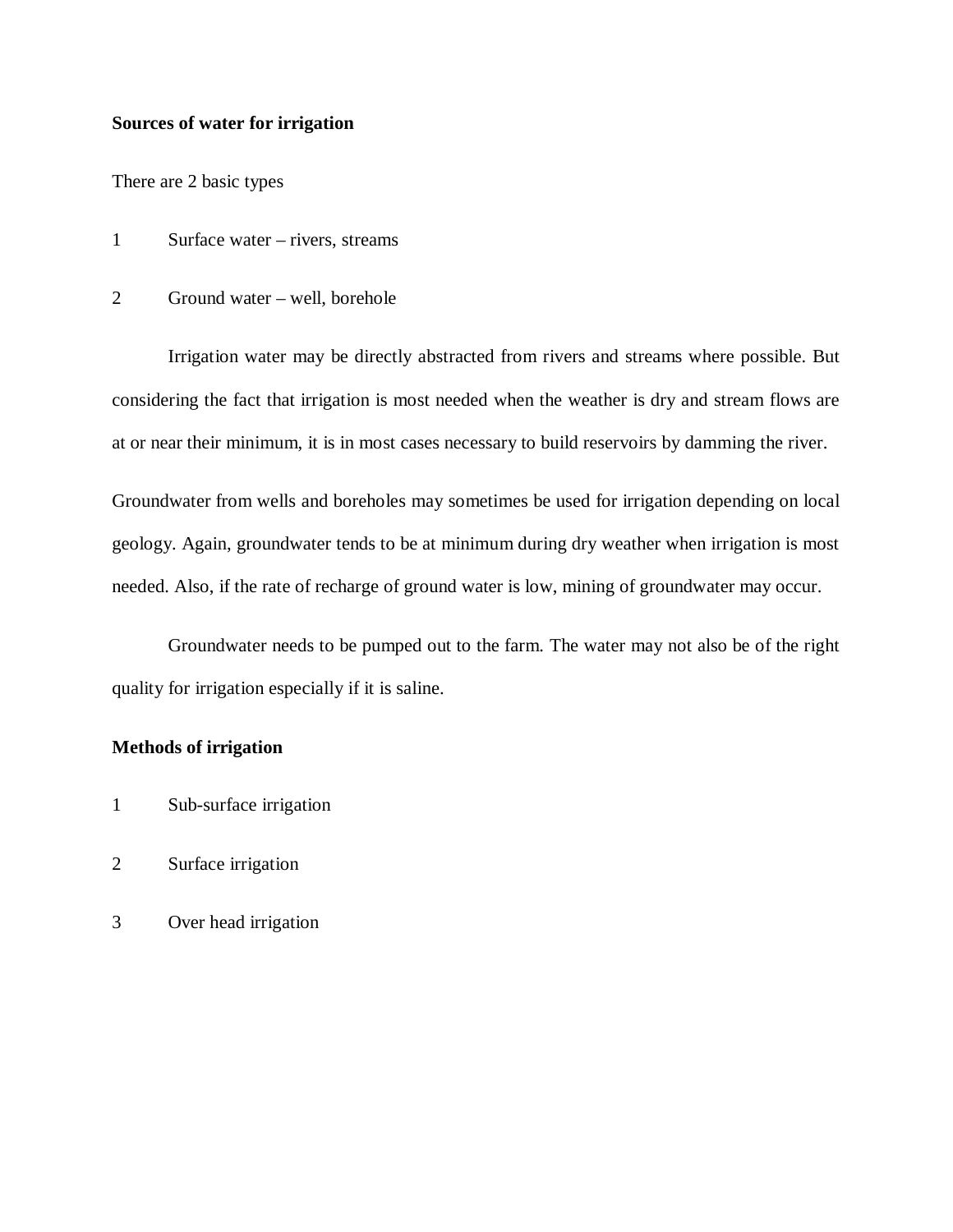## **Sub-surface irrigation**

Water is applied to crops at their roots. Different techniques are employed to deliver the water to the base of the crops. These include the use of porous or open-jointed pipes buried underground allowing water to seep into the soil.

## Advantages

- 1 Minimum loss of water by evaporation
- 2 Minimum waste of surface water
- 3 Minimal field preparation and labour cost.

## **Surface irrigation**

Two main techniques of delivering irrigation water to crops under surface irrigation are

1 By flooding the field known as flooding irrigation

## Disadvantages

- 1 Wasteful of water
- 2 Require fairly smooth ground to achieve even irrigation.
- 2 Controlled flooding which is achieved by the use of ditches, borders, checks or basins

The flow is turned into the borders, checks or basin to stand until it infiltrates.

Limitation of Surface Irrigation

1 It requires land with gentle or regular slope which may not be available.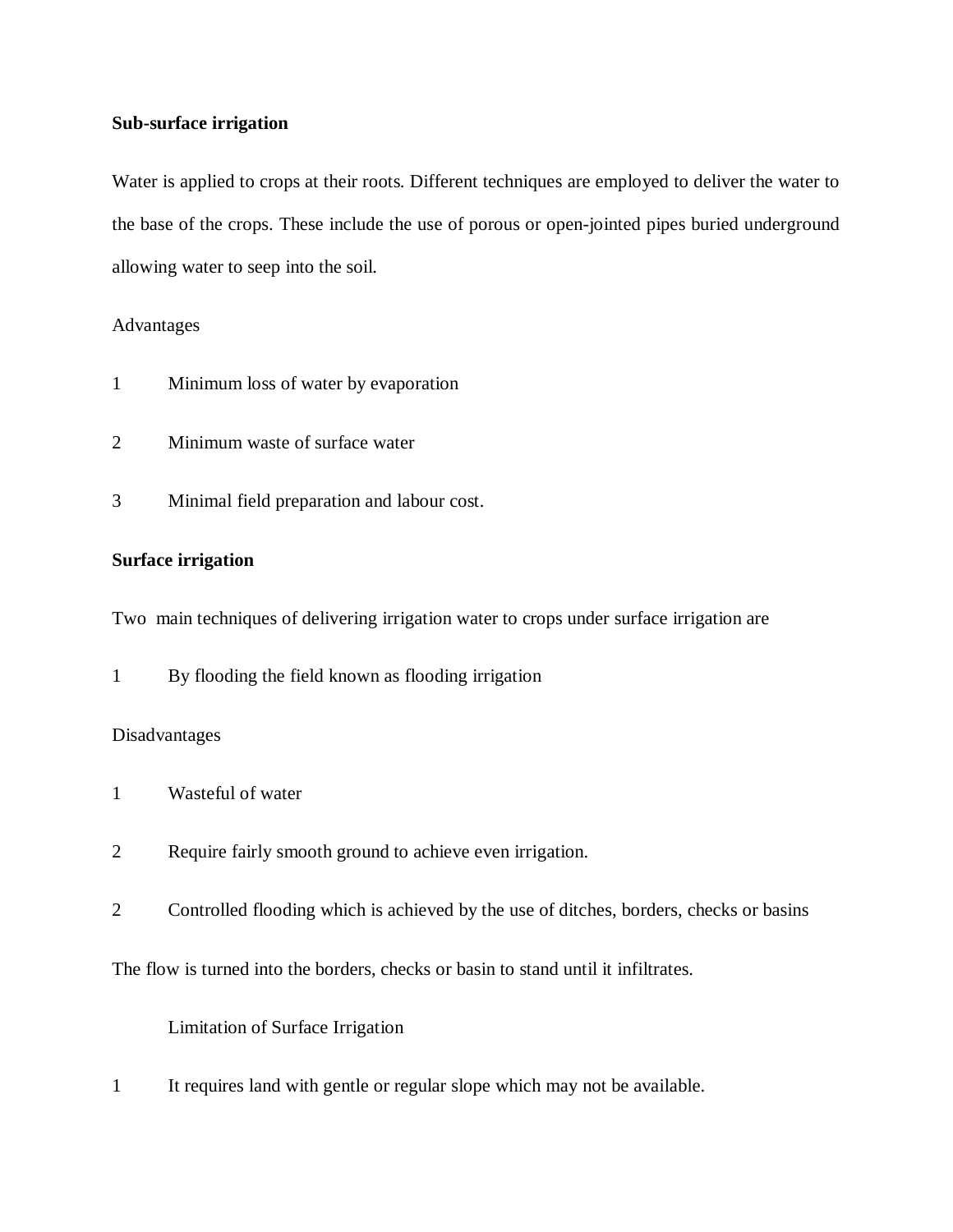2 Soil erosion may constitute a problem.

3 Inefficient use of water by crops.

4 The various water channels reduce the area available for planting some crops apart from the fact that weeds may grow on them.

## **Over head irrigation**

Over head irrigation is the irrigation water applied above the crops mainly by the use of sprinklers. Over head irrigation is therefore synonymous with sprinkler irrigation.

Water is pumped under pressure and carried through a network of pipes from where the water is sprinkled over the crops.

Factors favouring overhead irrigation are:

1 Excessive soil porosity

2 Land gradient unsuitable for surface irrigation

3 The need for high application efficiency for irrigation water.

Other advantages

4 It can be used in hilly or mountainous terrain.

5 It can flexible such that the application rate can be selected to suit the soil type and infiltration rate.

6 Little water is wasted or lost as over head irrigation requires only  $1/3^{rd}$  of the quantity of water required by surface method for the same crop treatment.